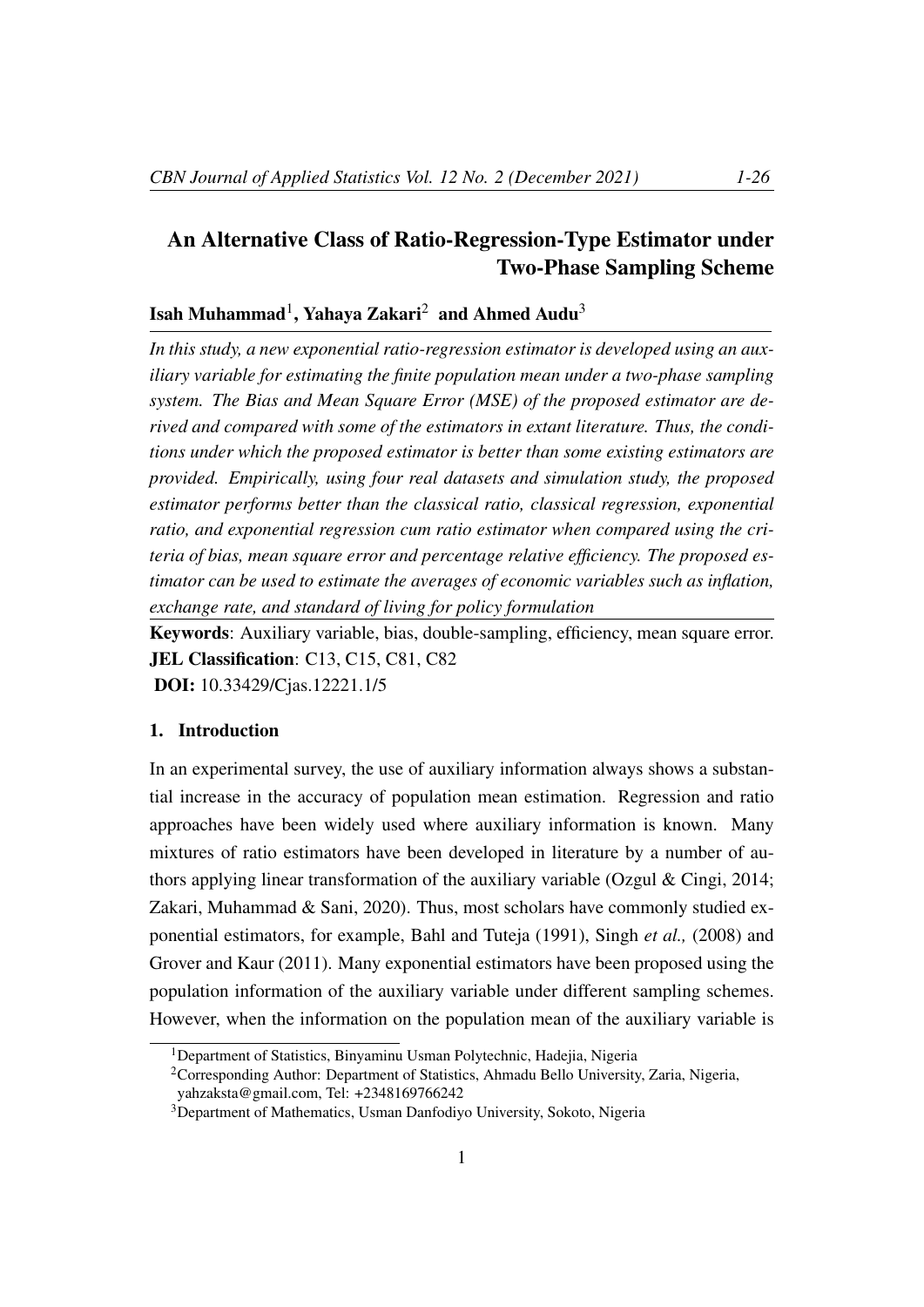not available, one can use the two-phase sampling scheme in obtaining the improved estimator rather than the previous methods. Neyman (1938) was the first to develop the concept of two-phase sampling in estimating the population parameters. Twophase sampling is a cost effective and a practical method. This sampling scheme is used to obtain the information about the auxiliary variable cheaply from a bigger sample at the first phase and relatively small sample at the second stage.

Ratio-regression-type estimators possess the properties of handling the assumptions of both classical ratio and classical regression estimators. Further developments include the work of Riaz *et al.,* (2014) that developed an estimator by combining the concept of Bahl and Tuteja (1991) exponential type estimator and classical regression estimator. Shabbir and Gupta (2010) proposed a regression-ratio-type exponential estimator by combining Rao (1991) and Bedi (1996) estimators. Ozgul and Cingi (2014) proposed a class of exponential regression cum ratio estimator. However, most of the ratio-based estimators can only be applied when the correlation between the study and auxiliary variables is positively strong. Similarly, the regression type estimator can be applied, when the regression slope does not pass through the origin, and for the product-based estimators, when the estimators are negatively correlated.

It is based on this background, that an alternative ratio-regression-type estimator that provides more efficient estimates than some existing estimators is being proposed. The specific objectives of the study are to: derive the properties of the developed alternative ratio-regression-type estimator such as bias and mean square error (MSE); derive the theoretical efficiency conditions of the proposed estimator over some existing estimators; compare the mean square error (MSE) and percentage relative efficiency (PRE) of the proposed estimator with some existing estimators using real datasets.

Following the introduction is Section 2, which contains the literature review while Section 3 presents the data and methodology of the study. Section 4 discusses the results while conclusion and policy recommendations are presented in Section 5.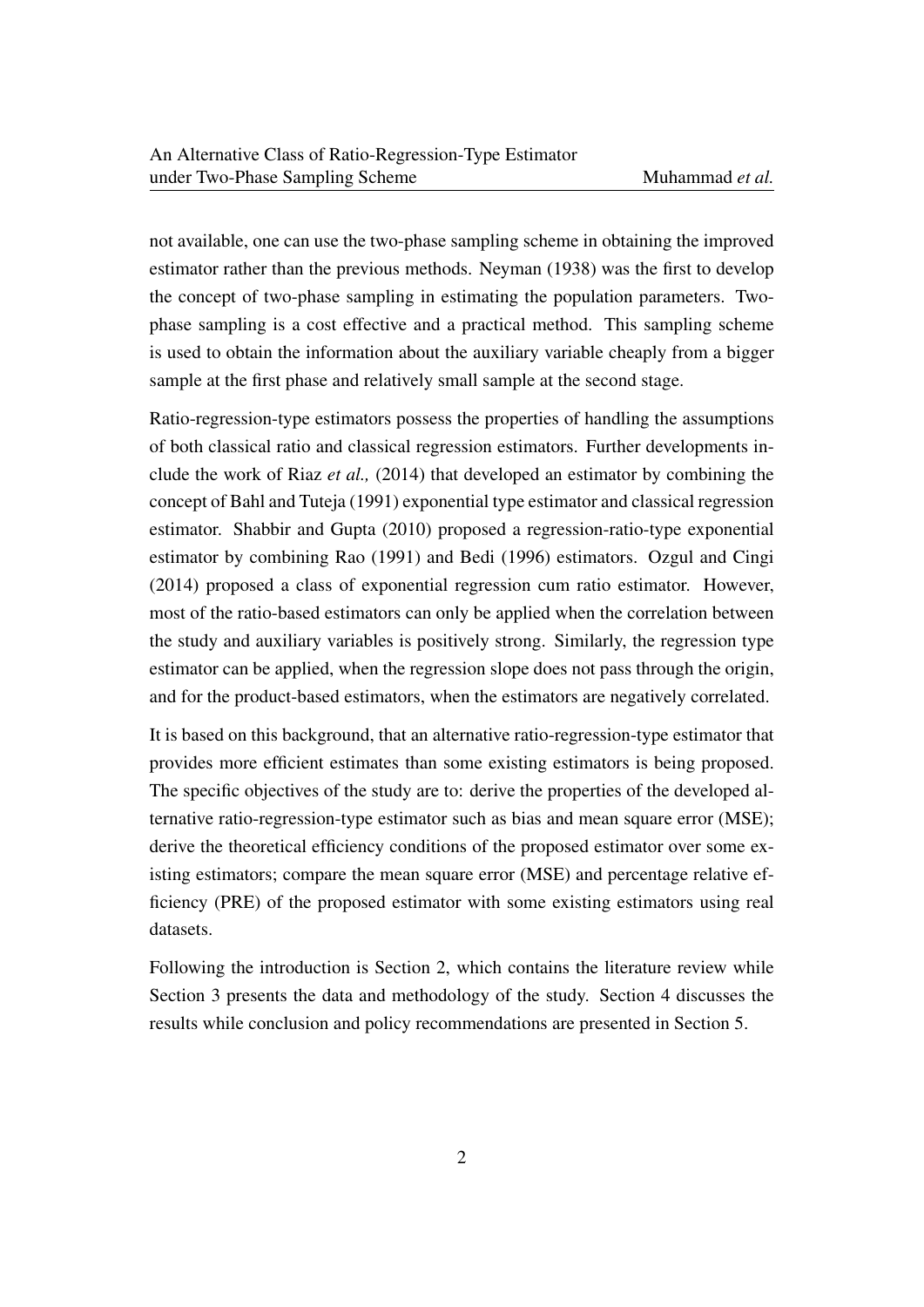#### 2. Literature Review

#### 2.1 Empirical Overview

Singh and Ruiz-Espejo (2003) proposed a new class of ratio-product estimators in two-phase sampling. They derived and obtained optimum values of the parameters along with the minimum mean square error of the proposed estimator. The study used the mean square error criterion in comparing the efficiency of the proposed and existing estimators. In the work of Samiuddin and Hanif (2007), regression and ratio estimation approaches were suggested to estimate the population mean using partial and no information cases in two-phase sampling. The properties of suggested estimators such as bias and mean square error were obtained and tested using real datasets. Based on the comparisons, they found that the proposed estimators performed better. Also, some estimators for two-phase and multiphase sampling were proposed by Ahmad (2008) using information on several auxiliary variables. The regression estimator was developed by Hanif *et al.,* (2010) using different auxiliary variables. The properties of suggested estimator such as bias and mean square error were obtained and tested using real datasets.

Singh and Vishwakarma (2007) modified the work of Bahl and Tuteja (1991) in twophase sampling. The properties of suggested estimator such as bias and mean square error were obtained. They compared the proposed estimator with some existing estimator based on the criteria of mean square error and relative efficiency using real datasets. Ozgul and Cingi (2014) proposed a class of exponential regression cum ratio estimator for the estimation of population mean under two-phase sampling. Their estimator performed better based on minimum mean square error and percentage relative efficiency. Sukhatme (1962) used two-phase sampling scheme to propose a generalized ratio-type estimator. The classes of the proposed estimators were derived and applied to real datasets. Rao (1973) used two-phase sampling under stratification and non-response problems. The properties of proposed estimator such as bias and mean square error were obtained. The proposed estimator performed better based on minimum mean square error and percentage relative efficiency. Srivenkataramana (1980) proposed to transform an auxiliary variable to increase the performance of the population mean estimator. Sahoo *et al.,* (1993) provided regression approach in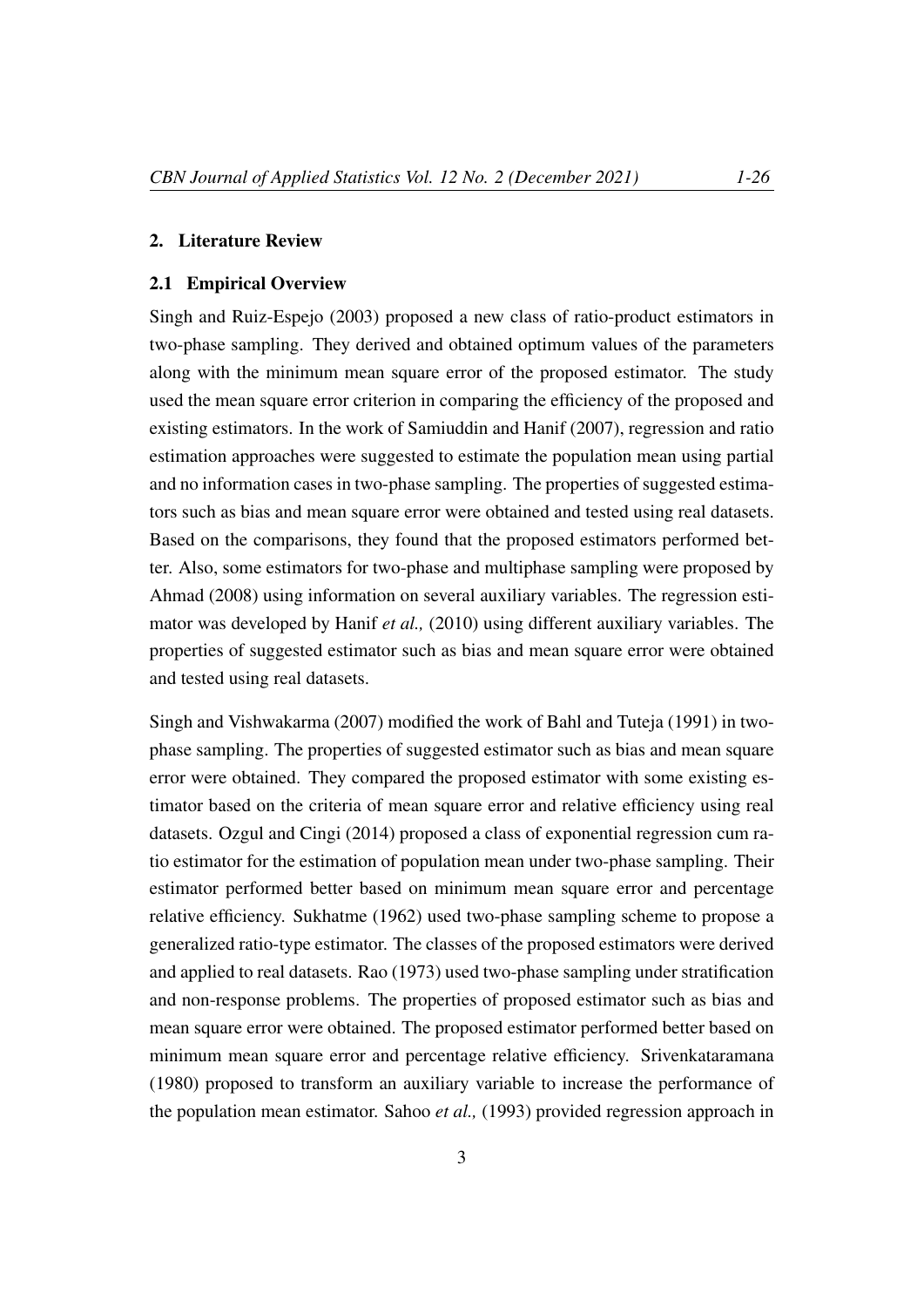estimation by using two auxiliary variables for the two-phase sampling. The properties of proposed estimator such as bias and mean square error were obtained. The proposed estimator performed better based on minimum mean square error and percentage relative efficiency. In the sequence of improving the efficiency of the estimators, Singh & Upadhyaya (1995) suggested a generalized estimator for the population mean using two auxiliary variables in the two-phase sampling. The estimators for the population mean in double sampling considering an additional auxiliary variable have been discussed by Kiregyera (1980, 1984), Sahoo and Sahoo (1993), Sahoo *et al.,* (1993, 1994), Samiuddin and Hanif (2007), Singh and Vishwakarma (2007), Singh *et al.,* (2011), Singh and Choudhury (2012), Sanaullah *et al.,* (2014), Hamad *et al.,* (2013), Malik and Singh (2015), Yadav *et al.,* (2016), Shabbir and Gupta (2017) and Misra (2018).

However, using known values of certain population parameter(s) including coefficient of variation, coefficient of kurtosis, and correlation coefficient, several authors have suggested modified estimators for estimating population mean of the study variable. Recently, Yahaya and Kabir (2017) proposed a modified ratio product estimator of population mean of the variable of interest using median and coefficient of variation of the auxiliary variable in stratified random sampling scheme. But, the studies of these alternative estimators are still not efficient enough and can be improved upon by modification strategy. The ratio-regression-type estimator in this paper incorporates the properties of classical ratio and classical regression estimators.

### 3. Data and Methodology

# 3.1 Data

The efficiency of the proposed estimator compared to other double-sampling estimators are evaluated with five real datasets including those used by Kadilar and Cingi (2006) and Ozgul and Cingi (2014) to justify the performance of their estimators. Using the same datasets can be regarded as a fair comparison since the proposed estimator here is a modification of Ozgul and Cingi (2014).

Population I: Ozgul and Cingi (2014);

*y*: the number of teachers;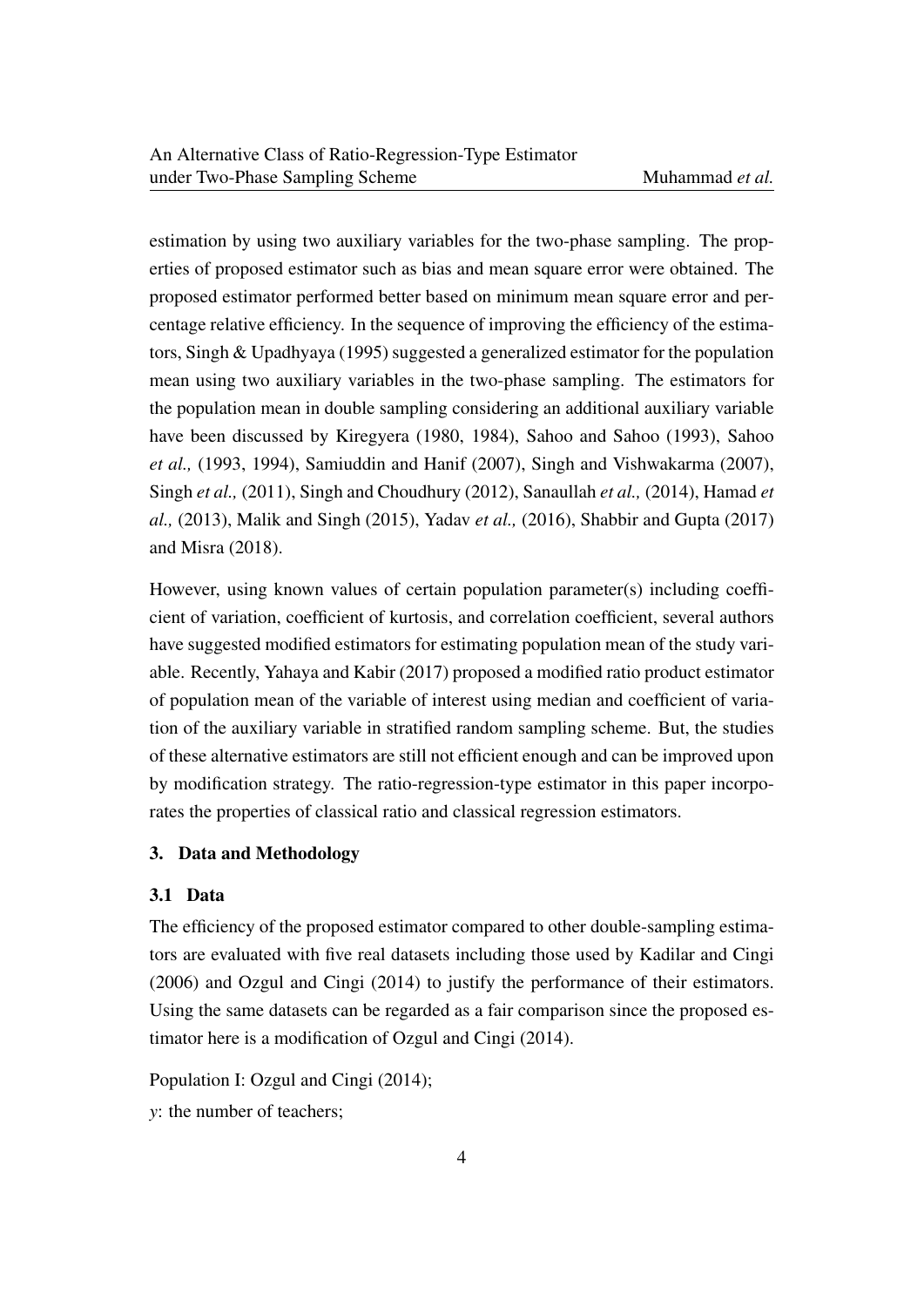*x*: the number of students in both primary and secondary schools for 923 districts.

Population II: Sukhatme and Sukatme (1970)

y: the number of villages in the circle

x: the circle consisting more than five villages.

Population III: Kadilar and Cingi (2006);

*y*: Level of apple production;

*x*: Number of apple trees.

Population IV: Murthy (1967)

y: Output

x: Fixed capital

The parameters of the populations are given in the Table 1:

| <b>Parameters</b>                | <b>Population I</b> | <b>Population II</b> | <b>Population</b> | <b>Population</b> |
|----------------------------------|---------------------|----------------------|-------------------|-------------------|
|                                  |                     |                      | Ш                 | IV                |
| $\boldsymbol{N}$                 | 923                 | 89                   | 104               | 80                |
| $\overline{n}$                   | 400                 | 30                   | 40                | 40                |
| n                                | 200                 | 20                   | 20                | 20                |
|                                  | 0.955               | 3.360                | 0.865             | 51.862            |
| $\frac{\rho_{yx}}{\overline{Y}}$ | 436.3               | 0.124                | 625.37            | 11.265            |
| $\overline{X}$                   | 11440.50            | 0.604                | 13.930            | 0.354             |
| $C_y$                            | 1.72                | 2.190                | 1.866             | 0.751             |
| $C_x$                            | 1.86                | 0.766                | 1.653             | 0.9413            |

Table 1: Parameters of the populations used

### 3.2 Notations and Existing Estimators

Consider a finite population,  $U = U_1, ..., U_N$ , of size *N* units. Let y denote the study variable taking the values  $y_i$  on the unit  $U_i$ ,  $(i = 1, ..., N)$  and *Y* represents unknown population mean. Also, let  $x$  be the auxiliary variable that takes the values  $x_i$  on the unit  $U_i$ ,  $(i = 1, ..., N)$  positively related to  $\overline{Y}$  and  $\overline{X}$  is unknown population mean. It is well known that two-phase sampling is used when the population average of the auxiliary variable is not known (Neyman, 1938).

Note that as described in Muili *et al.,* (2019), Zakari, Muili, *et al.,* (2020), Audu, Isaq Zakari *et al.,* (2020), Audu, Isaq, Muili, *et al.,* (2020), and Audu, Danbaba, *et al.,* (2020):

$$
\overline{y} = \sum_{i \in S} y_i/n
$$
,  $\overline{x} = \sum_{i \in S} x_i/n$  and  $\overline{x}' = \sum_{i \in S'} x_i/n'$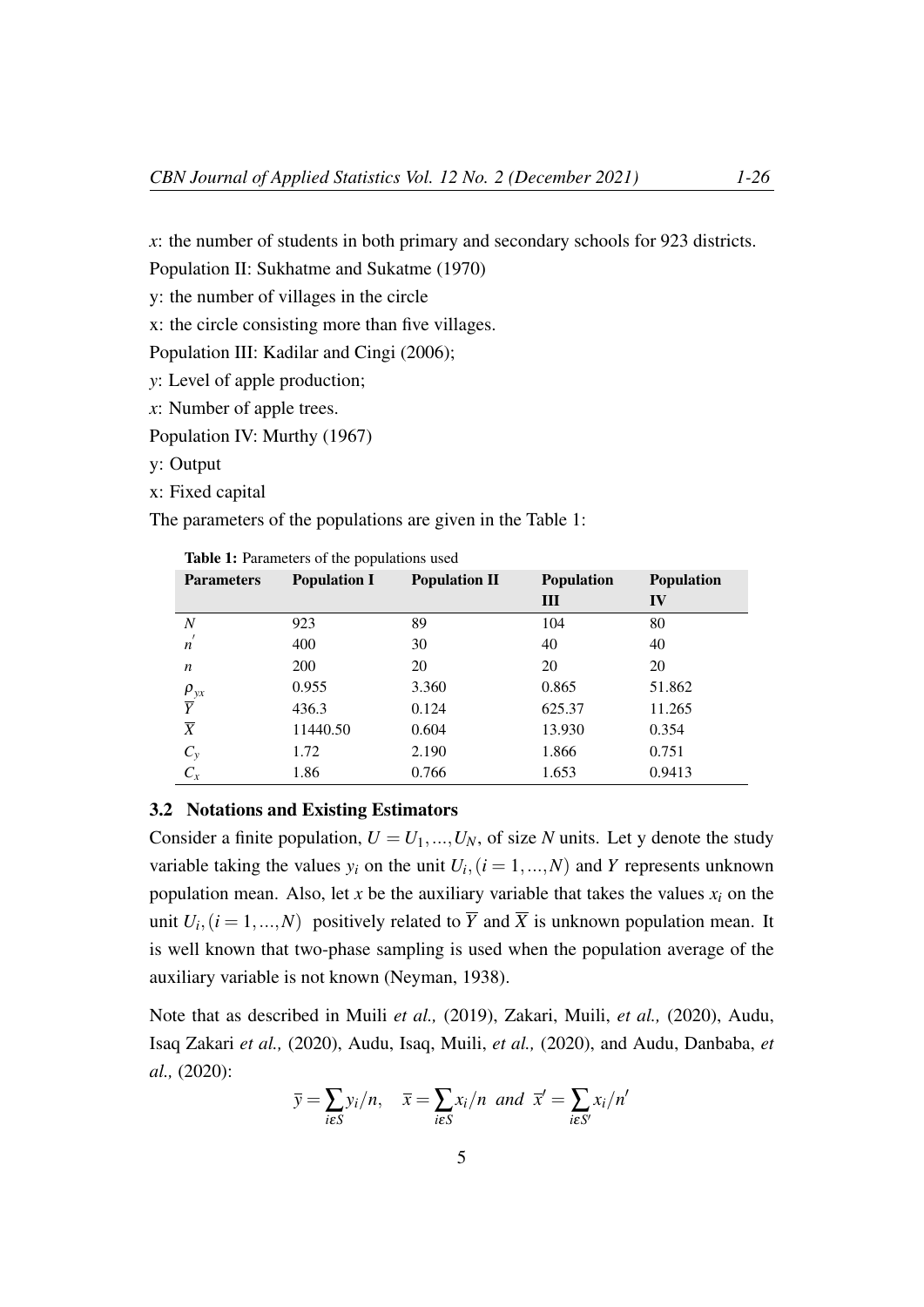where  $S'$  denotes the first phase sample of a fixed size  $n'$ ;  $S$  denotes the second phase sample of a fixed size *n*; *y* denotes the study variable taking the values  $y_i$  on the unit  $U_i$ ,  $(i = 1, ..., N)$  and  $\overline{Y}$  represents unknown population mean; x denotes the auxiliary variable that takes the values  $x_i$  on the unit  $U_i$ ,  $(i = 1, ..., N)$  positively related to  $\overline{Y}$  and  $\overline{X}$  is unknown population mean;  $\overline{x}'$  denotes the primary sample mean of the auxiliary variable in the first phase sample of size  $n'$ ;  $\bar{x}$  denotes the sub-sample mean of the auxiliary variables in the second phase sample of size n and  $\bar{y}$  denotes the mean of the study variable *y* in the second phase sample. For more detailed information see Ozgul and Cingi (2014).

We also define the following notations:

$$
\lambda = \left(\frac{1}{n} - \frac{1}{N}\right), \quad \lambda' = \left(\frac{1}{n'} - \frac{1}{N}\right), \quad C_{y} = S_{y}/\overline{Y}, C_{x} = S_{x}/\overline{X}, \rho_{yx} = S_{yx}/(S_{y}S_{x}),
$$
\n
$$
S_{y}^{2} = \frac{\sum_{i=1}^{N} (y_{i} - \overline{Y})^{2}}{N-1}, \quad S_{x}^{2} = \frac{\sum_{i=1}^{N} (x_{i} - \overline{X})^{2}}{N-1}, \text{ and } S_{yx} = \frac{\sum_{i=1}^{N} (y_{i} - \overline{Y})(x_{i} - \overline{X})}{N-1}
$$

where  $n'$  is the primary sample size; *n* is the sub-sample size; *N* is the number of units in the population;  $\overline{Y}$  is the population mean of the study variable;  $\overline{X}$  is the population mean of the auxiliary variable;  $\lambda$  is a known constant involving the samples and population units;  $\rho_{vx}$  is the population correlation coefficient between the auxiliary and the study variables;  $S_{yx}$  is the covariance between the auxiliary and the study variables;  $S_x^2$  and  $S_y^2$  are the variances of the auxiliary and the study variables, respectively;  $C_x$  and  $C_y$  are the population coefficients of variation of the auxiliary and study variables, respectively (Ozgul and Cingi, 2014).

Singh and Vishwakarma (2007) modified the two-phase sampling exponential ratio estimator as:

$$
\overline{y}_{svr} = \overline{y} exp\left(\frac{\overline{x}' - \overline{x}}{\overline{x}' + \overline{x}}\right)
$$
 (1)

where  $\bar{x}^{\prime}$  is the primary sample mean of the auxiliary variable,  $\bar{y}$  and  $\bar{x}$  are the subsample means of the study and auxiliary variables, respectively.

The expression for the mean square error (MSE) equation of the estimator in (1), up to the first order of approximation is given by:

$$
MSE\left(\bar{y}_{svr}\right) = \overline{Y}^2 \left[ \lambda C_y^2 + \lambda' \left( \frac{C_x^2}{4} - \rho_{yx} C_y C_p \right) \right]
$$
 (2)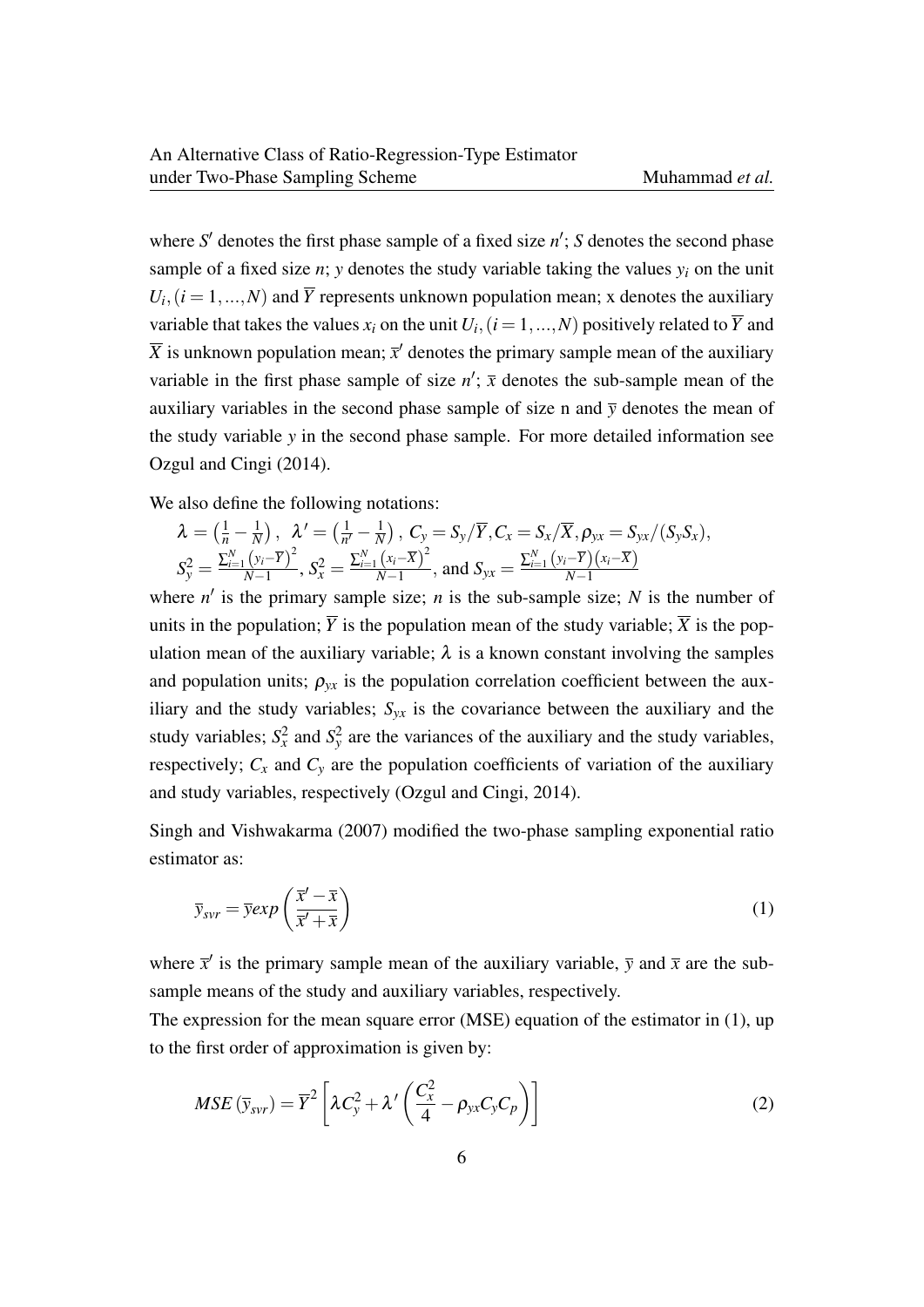Substituting regression estimator in (1), Ozgul and Cingi (2014) proposed a class of exponential regression cum ratio estimator as follows:

$$
\hat{y}_{NH} = \left[k_1\overline{y} + k_2\left(\overline{x}' - \overline{x}\right)\right]exp\left(\frac{\overline{z}' - \overline{z}}{\overline{z}' + \overline{z}}\right)
$$
\n(3)

where  $k_1$  and  $k_2$  are known constants,  $\bar{z}$  represents first phase transformation of the auxiliary variable as  $\overline{z}' = a\overline{x}' + b$  and  $\overline{z}$  is a second phase transformation of the auxiliary variable as  $\overline{z} = a\overline{x} + b$ . The optimum values of  $k_1$  and  $k_2$  along with the minimum mean square error are given, respectively as:

$$
k_{1(opt)} = 1 - \frac{2 - \lambda' \theta^2 C_x^2}{[1 + (\lambda - \lambda' \rho_{yx}^2)]}
$$
  
\n
$$
k_{2(opt)} = \frac{\hat{y}}{\hat{x}} \left[ (\theta - 1) + \frac{2 - \lambda' \theta^2 C_x^2}{[1 + (\lambda - \lambda' \rho_{yx}^2)]} (2\theta - K_{yx}) \right]
$$
  
\n
$$
MSE(\bar{\hat{y}}_{NH})^2 \frac{Var(\bar{y}_{lr})(1 - \lambda' \theta^2 C_x^2) - \frac{\lambda'^2 \bar{y}^2 \theta^4 C_x^4}{4}}{[\bar{Y}^2 + Var(\bar{y}_{lr})]}
$$
min (4)

 $\overline{Y}$  is the population mean of the study variable;  $\overline{X}$  is the population mean of the auxiliary variable;  $\lambda$  and  $\lambda'$  are a known constant involving the samples and population units;  $\rho_{yx}$  is the population correlation coefficient between the auxiliary and the study variables;  $C_x$  is the population coefficients of variation of the auxiliary variable;  $\theta$  is known constant;  $Var(\bar{y}_l)$  is the variance of linear regression estimator;  $K_{vx}$  is optimum value of  $k_1$ .

### 3.3 The Proposed Estimator

In application, the main purpose was to construct stable and efficient estimator using ratio of sample means as coefficient for  $\bar{y}$  to minimize the influence of extreme values or outliers in Ozgul and Cingi (2014) estimator. We proposed an alternative ratio-regression-type estimator where the first component is a mixture of ratio with coefficient,  $\alpha_1$ , and regression with coefficient,  $\alpha_2$ , as  $\left[\alpha_1\overline{y}\left(\frac{\overline{x}^2}{\overline{x}}\right)\right]$ *x*  $\left[ +\alpha_2 (\bar{x}' - \bar{x}) \right]$  and the second component is exponential estimator  $exp\left(\frac{\bar{z}^{\prime}-\bar{z}}{\bar{z}^{\prime}+\bar{z}}\right)$ *z* <sup>0</sup>+*z* . A linear combination approach was used to combine the ratio, regression and exponential estimators which yielded a new ratio-regression exponential-type estimator for finite population mean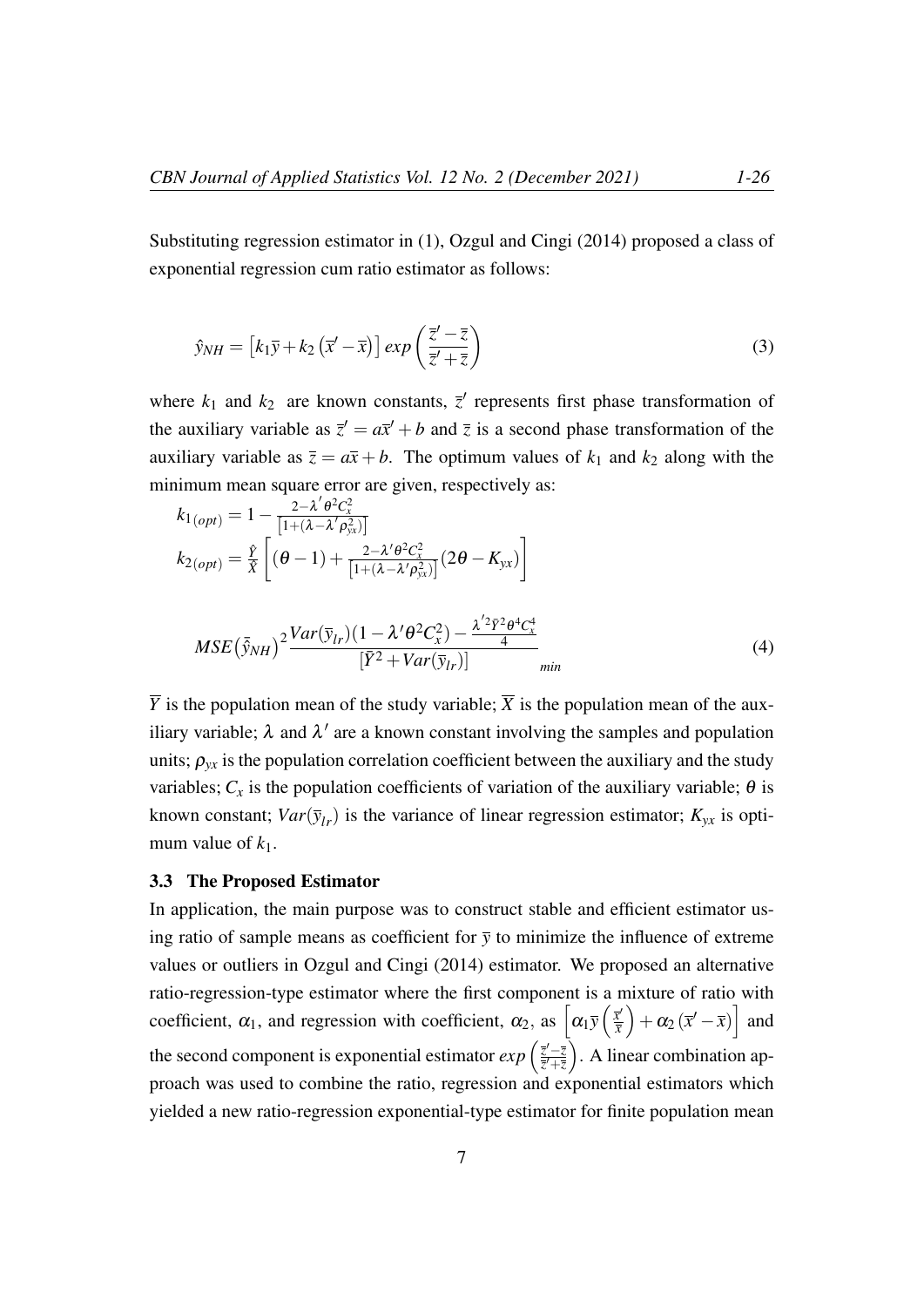using the auxiliary information in two-phase sampling as:

$$
\hat{y}_{IM} = \left[ \alpha_1 \bar{y} \left( \frac{\bar{x}'}{\bar{x}} \right) + \alpha_2 \left( \bar{x}' - \bar{x} \right) \right] exp \left( \frac{\bar{z}' - \bar{z}}{\bar{z}' + \bar{z}} \right) \tag{5}
$$

where,  $\hat{y}_{IM}$  is the proposed estimator such that, when  $\alpha_1 = 1$  and  $\alpha_2 = 0$ , the mixture estimator reduces to ratio-type exponential estimator while when  $\alpha_1 = 0$  and  $\alpha_2 = 1$ , the mixture estimator reduces to regression-type exponential estimator, where  $\alpha_1$ and  $\alpha_2$  are real parameters to be determined such that the mean square error of the proposed estimator  $(\hat{y}_{IM})$  is minimum.

To obtain the bias and MSE equations for the proposed estimator, we define the following notations:

$$
\overline{y} = \overline{Y}(1+e_0), \overline{x} = \overline{X}(1+e_1), \text{ and } \overline{x}' = \overline{X}(1+e'_1)
$$

such that

$$
E(e_0) = E(e_1) = E(e'_1) = 0
$$
  
\n
$$
E(e_0^2) = \lambda C_y^2, \qquad E(e_1^2) = \lambda C_x^2, \qquad E(e'_1^2) = \lambda' C_x^2
$$
  
\n
$$
E(e_0e_1) = \lambda \rho C_y C_x, \qquad E(e_0e'_1) = \lambda' \rho C_y C_x, \qquad E(e_1e'_1) = \lambda' C_x^2
$$

Expressing the estimator,  $\hat{y}_{IM}$ , in terms of  $e_i$  ( $i = 0, 1$ ), we can write (5) as

$$
\hat{y}_{IM} = a_1 \bar{Y}(1+e_0)(1+e_1)^{-1}(1+e'_1) + a_2 \left[ \bar{X}(1+e'_1) - \hat{X}(1+e_1) \right]
$$

$$
exp\left(\frac{a_x \bar{X}(1+e'_1) - a_x \hat{X}(1+e_1)}{a_x \bar{X}(1+e'_1) + a_x \bar{X}(1+e_1) + 2b_x}\right) \quad (6)
$$

Using Taylor series expansion of  $(1 + e_1)^{-1}$  to the first order of approximation, neglecting the terms of e's greater than two gives: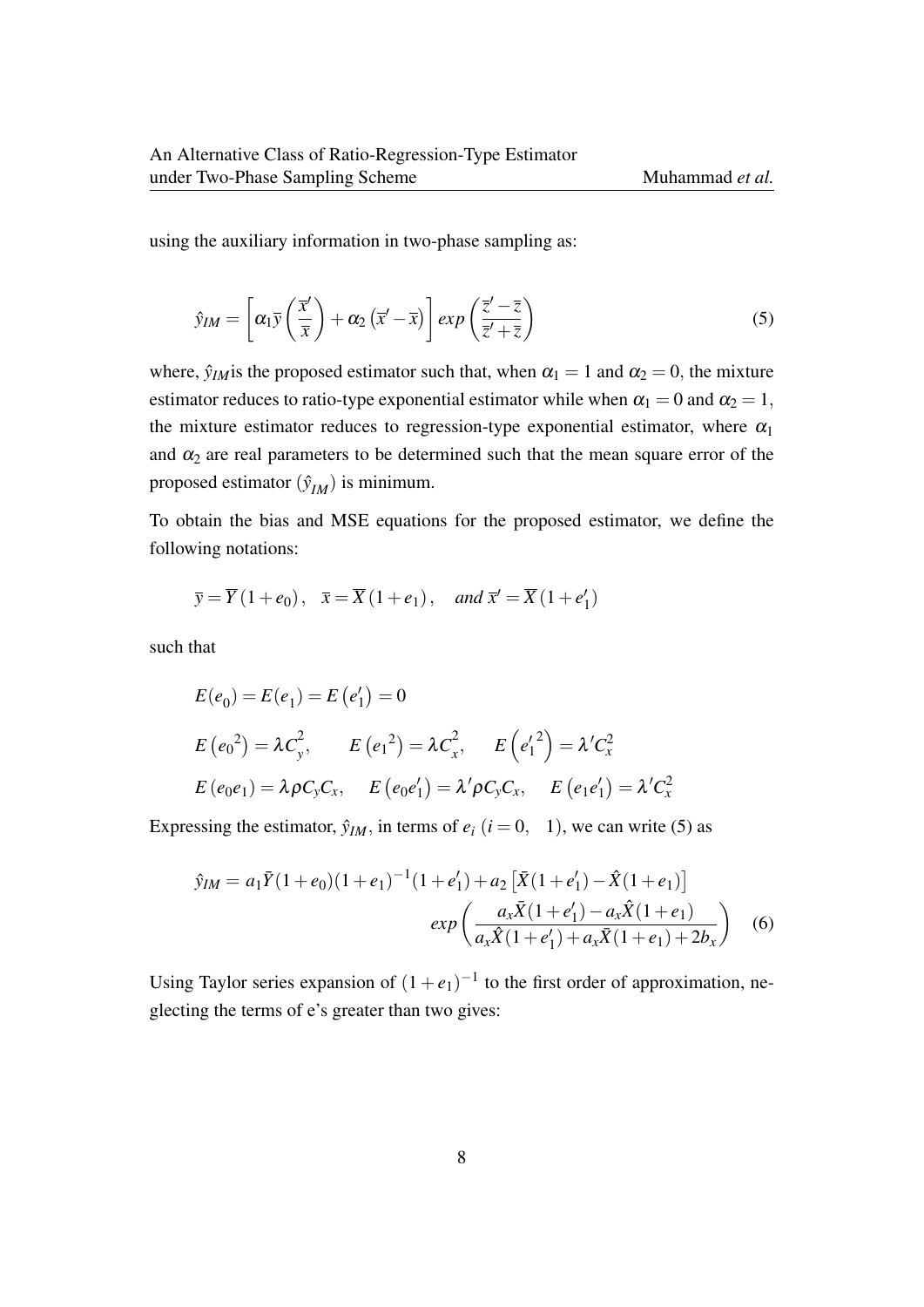$$
\hat{y}_{IM} = \left[a_1\hat{Y}(1+e_0+e'_1+e_0e'_1)(1-e_1+e_1^2)+a_2\hat{X}(e'_1-e_1)\right]
$$

$$
exp\left(\frac{a_x\hat{X}(e'_1-e_1)}{2\left(a_x\hat{X}+b_x\right)+a_x\hat{X}(e'_1+e_1)}\right) \quad (7)
$$

By factorizing the exponential part and expanding the first term to the first order of approximation, multiplying out and neglecting the terms of e's greater than two, we get:

$$
\hat{y}_{IM} = \left[ \alpha_1 \hat{Y} (1 + e_0 - e_1 + e_1' + e_1^2 - e_0 e_1 + e_0 e_1' - e_1 e_1') + \alpha_2 \hat{X} (e_1' - e_1) \right]
$$

$$
exp\left(\frac{\theta (e_1' - e_1)}{2 \left(1 + \frac{\theta (e_1' + e_1)}{2}\right)}\right) \tag{8}
$$

where  $\theta = \frac{a_x \hat{X}}{a_x \hat{X} + \hat{X}}$  $a_x\hat{X}+b_x$ Taking out the common terms in the exponential part of (8), we get:

$$
\hat{y}_{IM} = \left[a_1\hat{Y}(1+e_0-e_1+e_1^{\prime}+e_1^2-e_0e_1+e_0e_1^{\prime}-e_1e_1^{\prime})+a_2\hat{X}(e_1^{\prime}-e_1)\right]
$$

$$
exp\left(\frac{\theta(e_1^{\prime}-e_1)}{2}\left[1+\frac{\theta(e_1^{\prime}+e_1)}{2}\right]^{-1}\right) \quad (9)
$$

By exponential series and neglecting the terms of e's greater than two, the exponential part of (9), becomes

$$
\approx (\alpha_1 \bar{Y} - \bar{Y} - (\alpha_1 \bar{Y} + \alpha_2 \bar{X}) e_1 + \alpha_1 \bar{Y} e_1^2 + (\alpha_1 \bar{Y} + \alpha_2 \bar{X}) e_1' - \alpha_1 \bar{Y} e_1 e_1' + ...)
$$
  

$$
(\dots \alpha_1 \bar{Y} e_0 - \alpha_1 \bar{Y} e_0 e_1 + \alpha_1 \bar{Y} e_0 e_1') \times \left(1 + \left(\frac{\theta}{2}\right) e_1' - \frac{\theta e_1}{2} - \frac{\theta^2 e_1^2}{8} + ... \right)
$$
  

$$
\left(\dots \frac{3\theta^2 e_1^2}{8} - \frac{\theta^2 e_1 e_1'}{4}\right) (10)
$$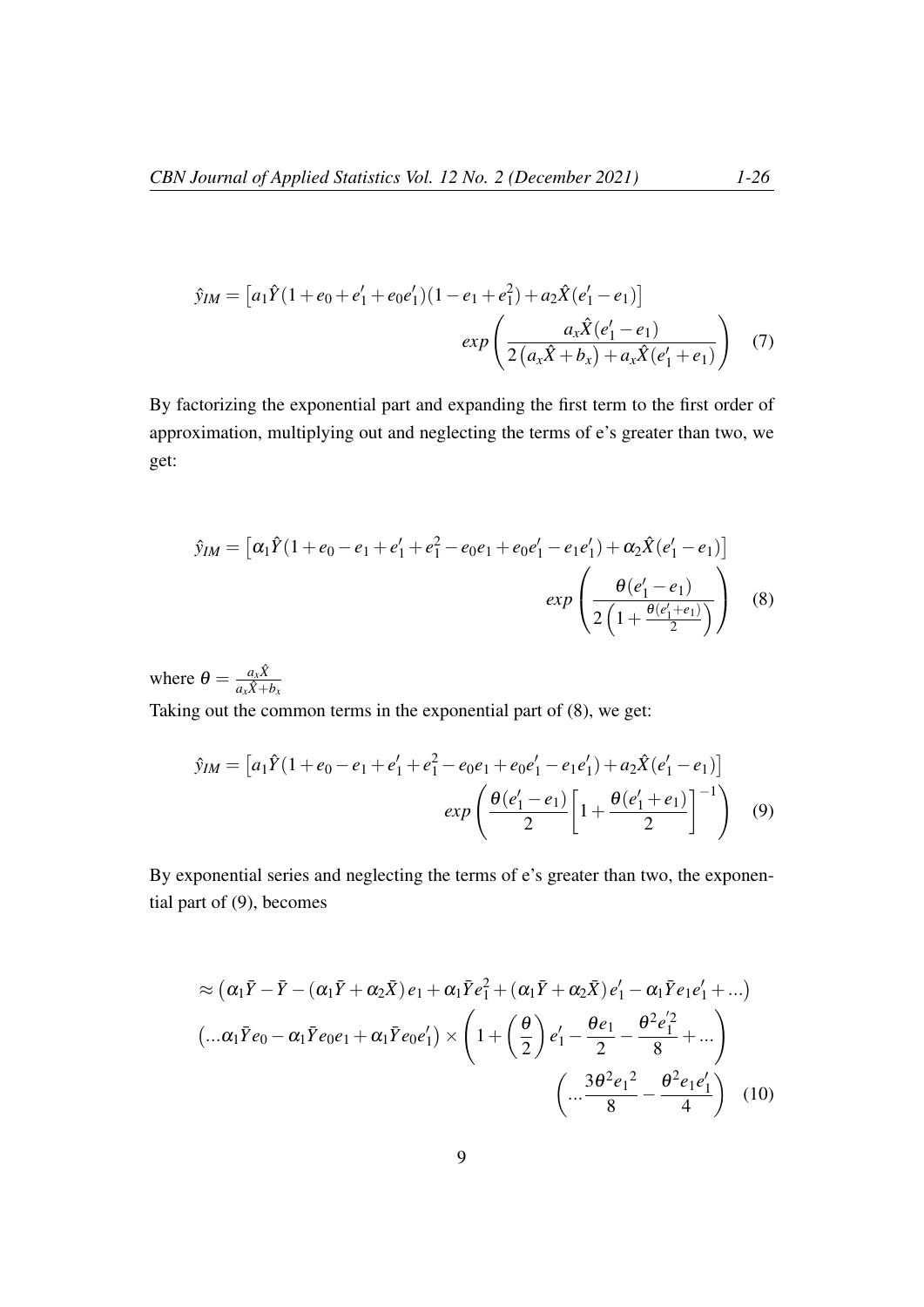Expanding the RHS of (10) to the first order of approximation, neglecting the terms of e's greater than two and taking out the common terms gives:

$$
(\hat{y}_{IM}) \approx \bar{Y} + \bar{Y}(\alpha_1 - 1) + e_1 \bar{Y} e_0 + \alpha'_1 \left( \alpha_1 \bar{Y} \frac{\theta}{2} + (\alpha_1 \bar{Y} + \alpha_2 \bar{X}) \right) - e_1
$$
  

$$
\left( \bar{Y} \alpha_1 \frac{\theta}{2} + (\alpha_1 \bar{Y} + \alpha_2 \bar{X}) \right) + e_1'^2 \left( \frac{\theta}{2} (\alpha_1 \bar{Y} + \alpha_2 \hat{X}) - \bar{Y} \alpha_1 \frac{\theta^2}{8} \right) + e_1^2
$$
  

$$
\left( 3\bar{Y} \frac{\theta^2}{8} + \frac{\theta}{2} (\alpha_1 \bar{Y} + \alpha_2 \bar{X}) + \alpha_1 \bar{Y} \right) - e_1 e_1' \left( \bar{Y} \alpha_1 \frac{\theta^2}{4} + (\alpha_1 \bar{Y} + \alpha_2 \bar{X}) \theta + \alpha_1 \bar{Y} \right)
$$
  

$$
+ e_0 e_1' \left( \alpha_1 \bar{Y} \frac{\theta}{2} + \alpha_1 \bar{Y} \right) - e_0 e_1 \left( \alpha_1 \bar{Y} \frac{\theta}{2} + \alpha_1 \bar{Y} \right) \quad (11)
$$

$$
(\hat{y}_{IM} - \bar{Y}) \approx \bar{Y}(\alpha_1 - 1) + e_1 \bar{Y}e_0 + \alpha'_1 \left(\alpha_1 \bar{Y} \frac{\theta}{2} + (\alpha_1 \bar{Y} + \alpha_2 \bar{X})\right) - e_1
$$
  

$$
\left(\bar{Y}\alpha_1 \frac{\theta}{2} + (\alpha_1 \bar{Y} + \alpha_2 \bar{X})\right) + e_1'^2 \left(\frac{\theta}{2}(\alpha_1 \bar{Y} + \alpha_2 \bar{X}) - \bar{Y}\alpha_1 \frac{\theta^2}{8}\right) + e_1^2
$$
  

$$
\left(3\bar{Y}\frac{\theta^2}{8} + \frac{\theta}{2}(\alpha_1 \bar{Y} + \alpha_2 \bar{X}) + \alpha_1 \bar{Y}\right) - e_1 e_1' \left(\bar{Y}\alpha_1 \frac{\theta^2}{4} + (\alpha_1 \bar{Y} + \alpha_2 \bar{X})\theta + \alpha_1 \bar{Y}\right)
$$
  

$$
+ e_0 e_1' \left(\alpha_1 \bar{Y} \frac{\theta}{2} + \alpha_1 \bar{Y}\right) - e_0 e_1 \left(\alpha_1 \bar{Y} \frac{\theta}{2} + \alpha_1 \bar{Y}\right) \quad (12)
$$

From equation (12), the bias of the proposed estimator is obtained as:

$$
Bias(\hat{y}_{IM}) = \bar{Y}(a_1 - 1) + (\lambda - \lambda') C x^2 \left( \frac{3\theta^2}{8} \bar{Y} + \frac{\theta}{2} (\alpha_1 \bar{Y} + \alpha_2 \bar{X}) + \alpha_1 \bar{Y} \right) + (\lambda - \lambda') \left( \bar{Y} \alpha_1 \frac{\theta}{2} + \alpha_1 \bar{Y} \right) \rho C_y C_x \quad (13)
$$

Subsequently, the MSE equation of the proposed estimator is also obtained from equation (12) as:

$$
MSE\left(\hat{y}_{IM}\right) = \bar{Y}^2 + a_1^2 W_1 - a_1 W_2 + a_2^2 W_3 - a_2 W_4 + 2a_1 a_2 W_5 \tag{14}
$$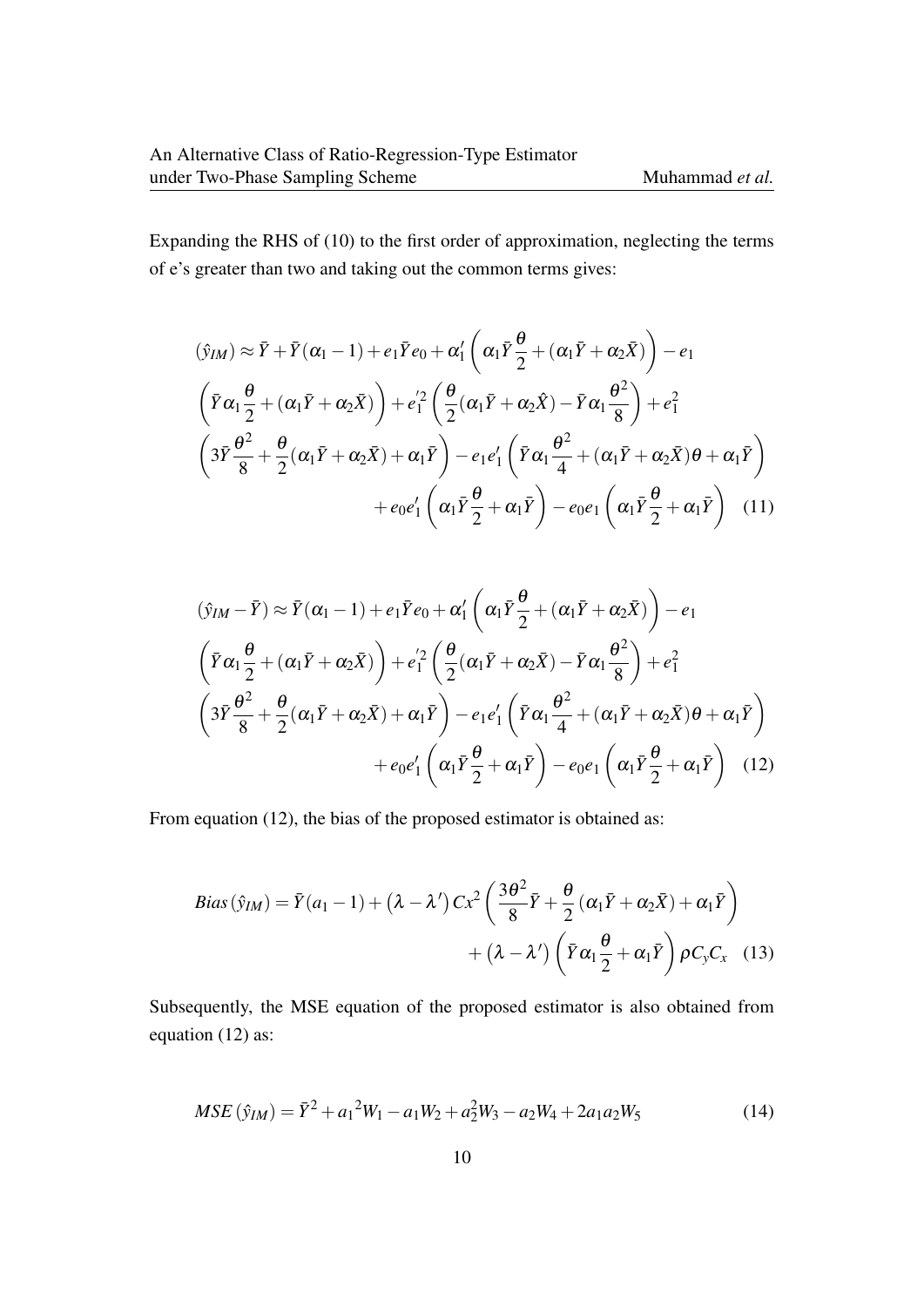where:

$$
W_1 = \bar{Y}^2 (1 + (\lambda - \lambda') C_x^2 (\theta^2 + 2\theta + 2) + \lambda C_y^2 - 2(\lambda - \lambda') \rho C_y C_x (\theta + 1))
$$
  
\n
$$
W_2 = \bar{Y}^2 (2 + (\lambda - \lambda') C_x^2 (3 + \frac{3\theta^2}{4}) - (\lambda - \lambda') \rho C_y C_x (\theta + 2))
$$
  
\n
$$
W_3 = (\lambda - \lambda') \bar{X} C_x^2
$$
  
\n
$$
W_4 = \bar{Y} \bar{X} \theta C_x^2 (\lambda - \lambda')
$$
  
\n
$$
W_5 = (\lambda - \lambda') (C_x^2 \bar{Y} \bar{X} (\theta + 1) + \bar{Y} \bar{X} \rho C_y C_x)
$$

Differentiating (14) partially with respect to  $\alpha_1$  and  $\alpha_2$ , and equating to zero, we obtain the optimum values of  $\alpha_1$  and  $\alpha_2$ , respectively as:

$$
\alpha_1 = \frac{W_2 W_3 - W_4 W_5}{2 \left( W_1 W_3 - W_5^2 \right)} \tag{15}
$$

and

$$
\alpha_2 = \frac{W_1 W_4 - W_2 W_5}{2 (W_1 W_3 - W_5)}
$$
\n(16)

Substituting the  $\alpha_1$  and  $\alpha_2$  optimum values into (14), we obtain the minimum mean square error of the proposed estimator as:

$$
MSE\left(\bar{\hat{y}}_{IM}\right)^{2}\left(\frac{W_{2}^{2}W_{3}+W_{1}W_{4}^{2}-2W_{2}W_{4}W_{5}}{4\left(W_{1}W_{3}-W_{5}^{2}\right)}\right)_{min} \tag{17}
$$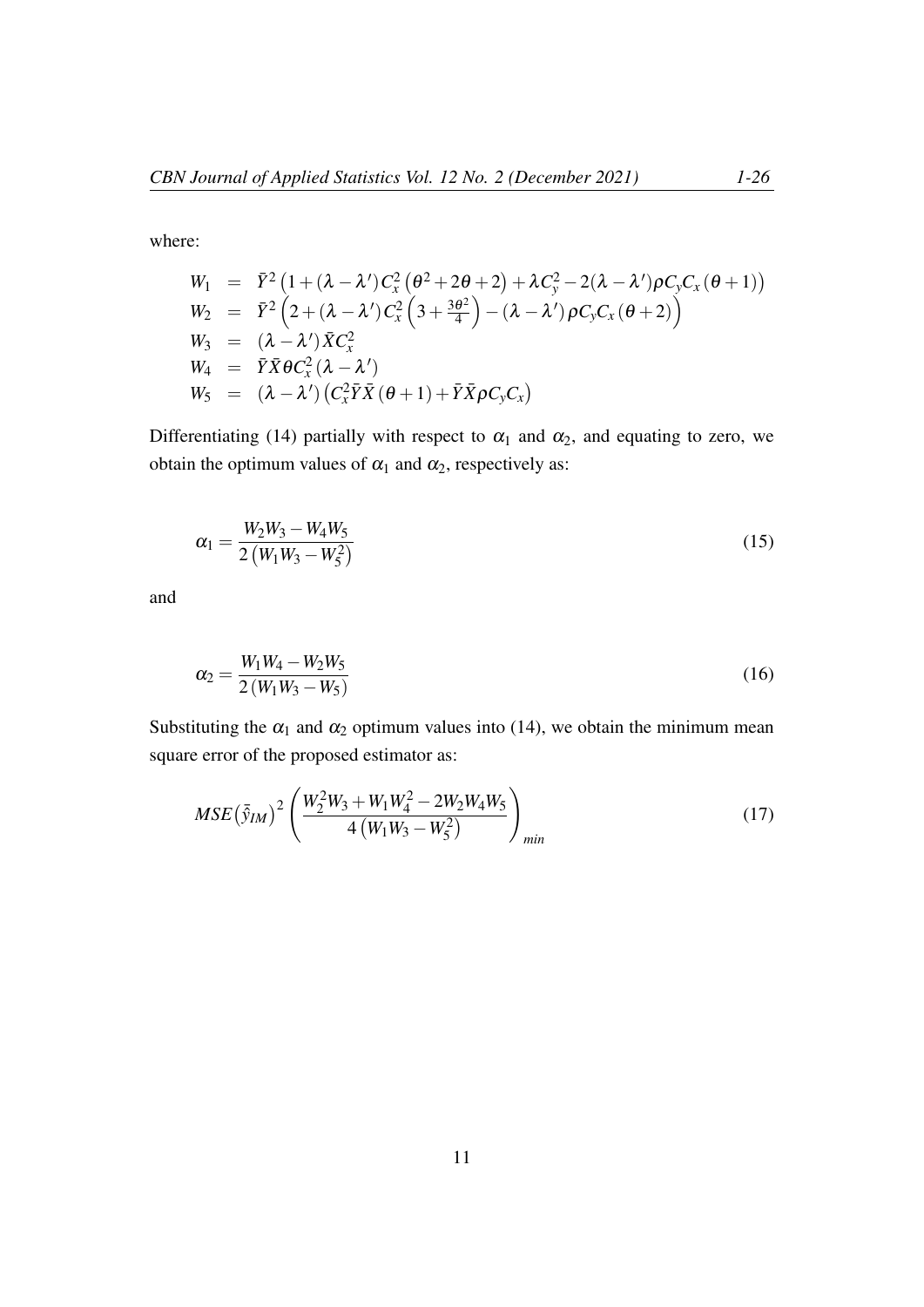| <b>Table 2:</b> Some members of the suggested estimator, $\hat{y}_{IM}$                                                                                                                                                                      |                 |                 |  |  |
|----------------------------------------------------------------------------------------------------------------------------------------------------------------------------------------------------------------------------------------------|-----------------|-----------------|--|--|
| Estimators                                                                                                                                                                                                                                   | Values          | of              |  |  |
|                                                                                                                                                                                                                                              | $a_x$           | $b_x$           |  |  |
| $\frac{\overline{x}' - \overline{x}}{\overline{x}' + \overline{x}}$<br>$rac{\overline{x}'}{\overline{x}}$<br>$+\alpha_2(\bar{x}'-\bar{x})$<br>$\hat{t}_{CE1} =$<br>$\alpha_1\overline{y}$<br>exp                                             |                 | $\theta$        |  |  |
| $\frac{\overline{x}'}{\overline{x}}$<br>$\frac{\overline{x}'-\overline{x}}{\overline{x}'+\overline{x}+2\beta_2(\phi)}$<br>$+ \alpha_2(\overline{x}' - \overline{x})$<br>$\hat{t}_{CE1} =$<br>$\alpha_1\bar{y}$<br>exp                        |                 | $\beta_2(\phi)$ |  |  |
| $\frac{\overline{x}'}{\overline{x}}$ ,<br>$\frac{\overline{x}'-\overline{x}}{\overline{x}'+\overline{x}+2C_v}$<br>$+\alpha_2(\overline{x}-\overline{x})$<br>$\hat{i}_{CE2} =$<br>$\alpha_1\overline{y}$<br>exp                               |                 | $C_x$           |  |  |
| $\frac{\overline{x}'}{\overline{x}}$<br>$+ \alpha_2(\overline{x}'-\overline{x})$<br>$\hat{i}_{CE3} =$<br>$\alpha_1\bar{y}$<br>exp<br>$\overline{x}$ + $\overline{x}$ +                                                                       |                 | $\rho_{xy}$     |  |  |
| $\beta_2(\phi)(\bar{x}')$<br>$\alpha_1\overline{y}\left(\frac{\overline{x}'}{\overline{x}}\right)+\alpha_2\left(\overline{x}'-\overline{x}\right)\right $<br>$\hat{i}_{CE4} =$<br>$\exp$<br>$\beta_2(\phi)(\overline{x}'+\overline{x})+2C_r$ | $\beta_2(\phi)$ | $C_x$           |  |  |
| $\beta_2(\phi)(\bar{x}'-\bar{x})$<br>$\alpha_1 \bar{y} \left( \frac{\bar{x}'}{\bar{x}} \right)$<br>$\hat{t}_{CE5} =$<br>$+ \alpha_2(\overline{x}' - \overline{x})$<br>exp<br>$\beta_2(\phi)(\overline{x}'+\overline{x})+2\rho_{xy}$          | $\beta_2(\phi)$ | $\rho_{xy}$     |  |  |
| $C_x(\overline{x}'-\overline{x})$<br>$\frac{\overline{x}'}{\overline{x}}$<br>$\hat{i}_{CE6} =$<br>$\big  + \alpha_2(\overline{x}' - \overline{x}) \big $<br>$\alpha_1\bar{y}$<br>exp<br>$C_x(\overline{x}'+\overline{x})+2\beta_2(\phi)$     | $C_x$           | $\beta_2(\phi)$ |  |  |
| $C_x(\overline{x}'-\overline{x})$<br>$\alpha_1 \bar{y} \left( \frac{\bar{x}'}{\bar{x}} \right)$<br>$+ \alpha_2(\overline{x}'-\overline{x})$<br>$\hat{t}_{CE7} =$<br>exp<br>$C_x(\overline{x}'+\overline{x})+2\rho_{xy}$                      | $C_x$           | $\rho_{xy}$     |  |  |
| $\rho_{xy}(\bar{x}'-\bar{x})$<br>$rac{\overline{x}'}{\overline{x}}$<br>$+ \alpha_2(\overline{x}' - \overline{x})$<br>$\hat t_{CE8} =$<br>$\alpha_1\overline{y}$<br>exp<br>$\rho_{xy}(\overline{x}'+\overline{x})+2\beta_2(\overline{\phi})$  | $\rho_{xy}$     | $\beta_2(\phi)$ |  |  |
| $\rho_{xy}(\bar{x}'-\bar{x})$<br>$rac{\overline{x}'}{\overline{x}}$<br>$+ \alpha_2(\overline{x}' - \overline{x})$<br>$\hat{i}_{CE9} =$<br>$\alpha_1 \overline{y}$<br>exp<br>$\rho_{xy}(\overline{x}+\overline{x})+2C_x$                      | $\rho_{xy}$     | $C_x$           |  |  |

where  $\rho_{yx}$  is the correlation coefficient between the auxiliary and the study variables;  $C_x$  is the coefficients of variation of the auxiliary variable;  $\beta_2(\phi)$  is the coefficient of kurtosis of the auxiliary variable.

### 3.3 Efficiency Conditions of the Proposed Estimator

In this section, we illustrate how the proposed ratio-regression estimator will have least mean square error compared to the existing classical ratio estimator, classical regression estimator and some estimators in the literature for assessing the finite population mean. Also, the study explains the circumstances under which the estimator developed is more successful than estimators considered:

i Comparing the proposed estimator's MSE with that of the usual ratio estimator, we have:

$$
MSE(\hat{y}_{IM})\bar{y}_{Rmin};
$$
  
\n
$$
\hat{Y}^{2} - \frac{A}{B} < \hat{Y}^{2}[\lambda C_{y}^{2} + \lambda'(C_{x}^{2} - 2\rho_{yx}C_{y}C_{x})]
$$
  
\n
$$
\hat{Y}^{2}[\lambda C_{y}^{2} + \lambda'(C_{x}^{2} - 2\rho_{yx}C_{y}C_{x})] - \hat{Y}^{2} + \frac{A}{B} > 0
$$
\n(18)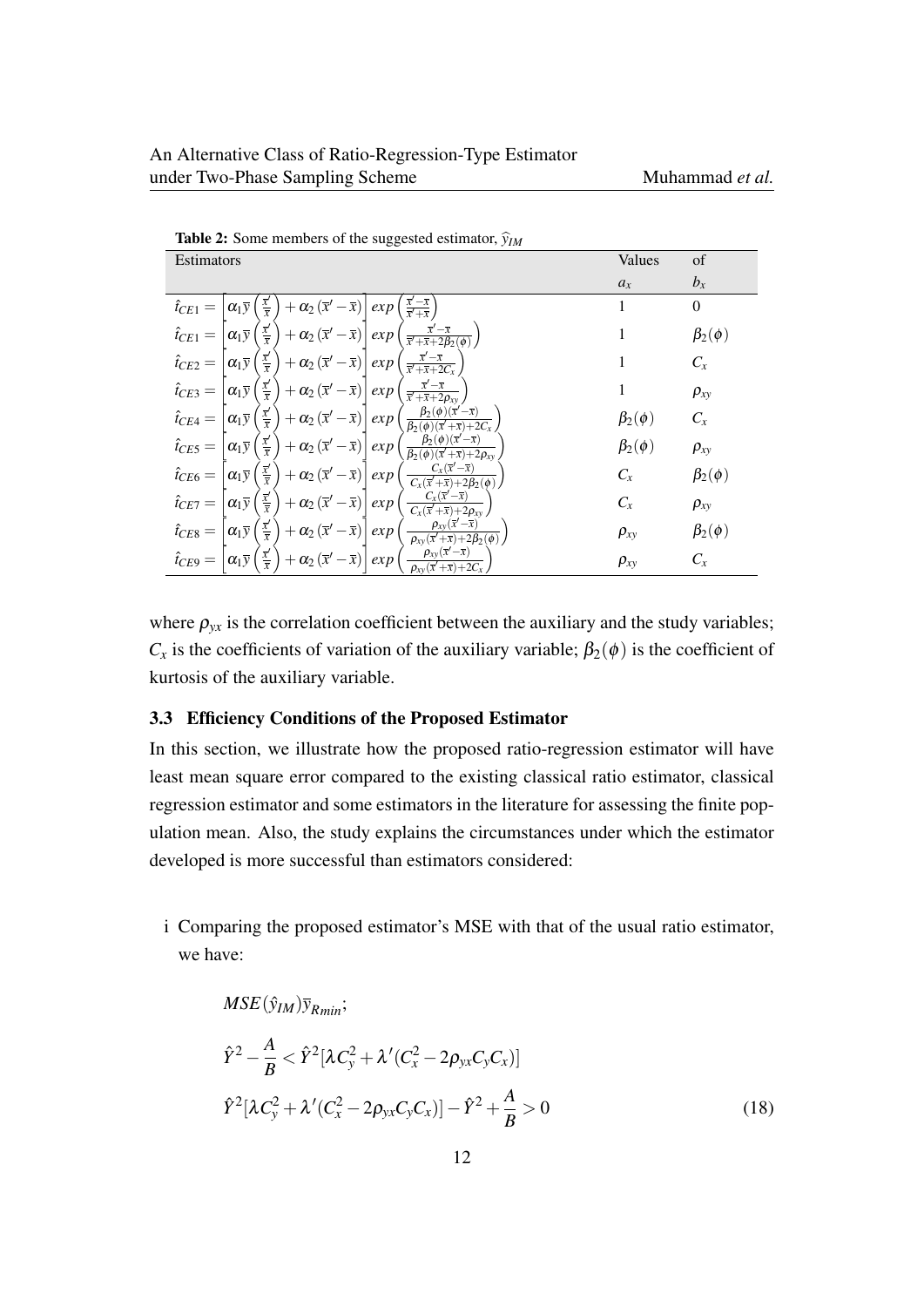where :

$$
A = W_2^2 W_3 + W_1 W_4^2 - 2W_2 W_4 W_5
$$
  

$$
B = 4 (W_1 W_3 - W_5^2)
$$

Since condition (18) is satisfied, the proposed estimator is more efficient than the usual ratio estimator.

ii To compare the MSE of the proposed estimator with that of the usual regression estimator, the following is relevant:

$$
MSE(\hat{y}_{IM})\bar{y}_{lr_{min}};
$$
  
\n
$$
\hat{Y}^{2} - \frac{A}{B} < \hat{Y}^{2}C_{y}^{2}[\lambda - \lambda' \rho_{yx}^{2}]
$$
  
\n
$$
\hat{Y}^{2}C_{y}^{2}[\lambda - \lambda' \rho_{yx}^{2}] - \hat{Y}^{2} + \frac{A}{B} > 0
$$
\n(19)

From (19), the RHS is greater than zero, meaning that the condition is satisfied. Thus, the proposed estimator is more efficient than the regression estimator.

iii In order to compare the MSE of the estimator proposed with that of Singh and Vishwakarma (2007) in (2), we have the following:

$$
MSE(\hat{y}_{IM})\bar{y}_{svr_{min}};
$$
  
\n
$$
\hat{Y}^{2} - \frac{A}{B} < \hat{Y}^{2} \left( \lambda C_{y}^{2} + \lambda' \left( \frac{C_{x}^{2}}{4} - \rho_{yx} C_{y} C_{x} \right) \right)
$$
  
\n
$$
\hat{Y}^{2} \left( \lambda C_{y}^{2} + \lambda' \left( \frac{C_{x}^{2}}{4} - \rho_{yx} C_{y} C_{x} \right) \right) - \hat{Y}^{2} + \frac{A}{B} > 0
$$
\n(20)

From (20), the RHS is greater than zero, meaning that the condition is satisfied. Thus, the suggested estimator showed more efficiency than the work of Singh and Vishwakarma (2007) in (1).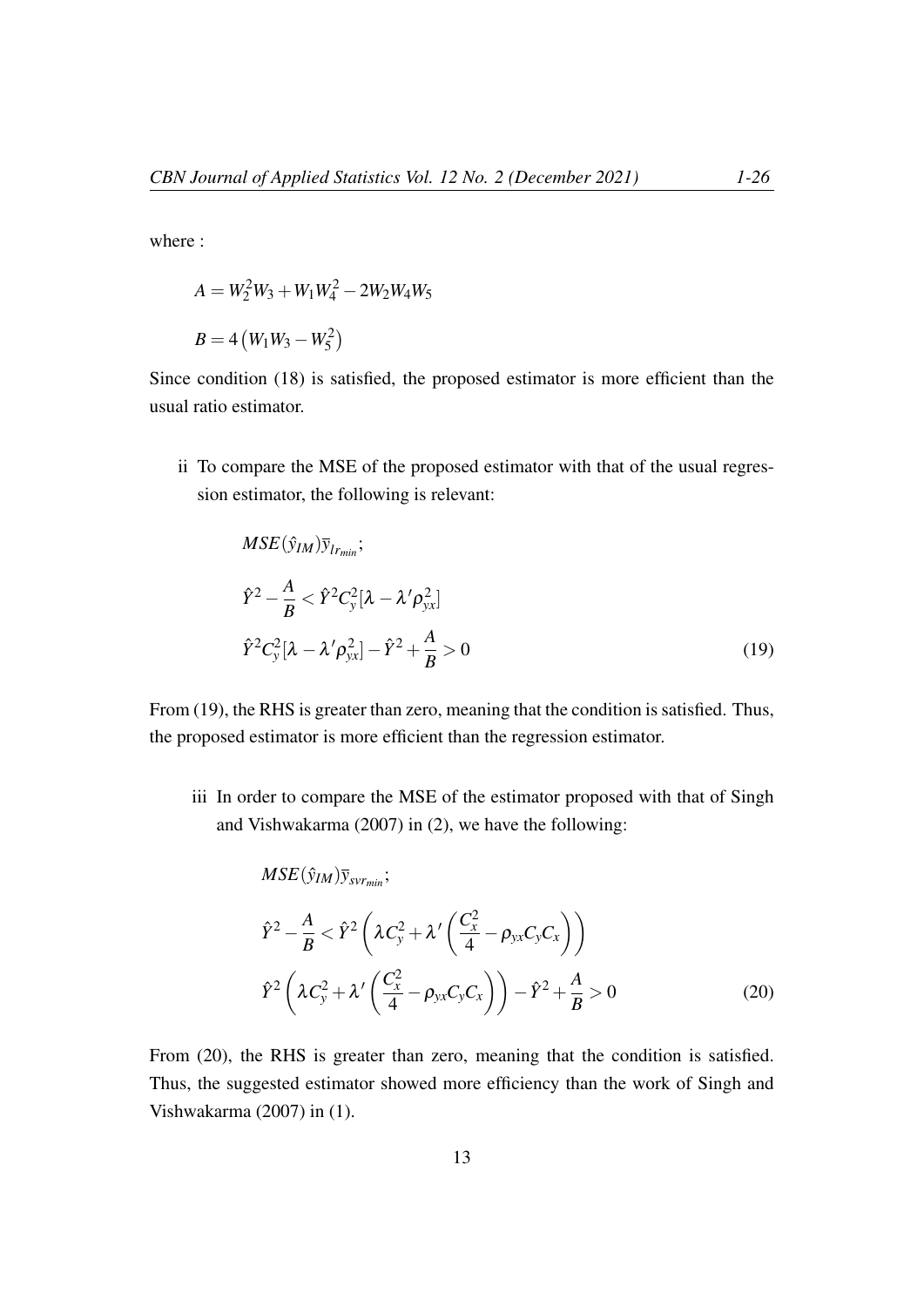iv To compare the proposed estimator's MSE with the exponential regression cum ratio estimator of Ozgul and Cingi (2014) MSE in (4), gives:

 $MSE(\bar{y}_{IM}) \bar{y}_{NH_{min,min}}$ ;

$$
\hat{Y}^{2} - \frac{A}{B} < barY^{2} \frac{Var(\bar{y}_{lr})(1 - \lambda'\theta^{2}C_{x}^{2}) - \frac{\lambda'^{2}\bar{Y}^{2}\theta^{4}C_{x}^{4}}{4}}{\left[\hat{Y}^{2} + Var(\bar{y}_{lr})\right]}
$$
\n
$$
\hat{Y}^{2} \frac{Var(\bar{y}_{lr})(1 - \lambda'\theta^{2}C_{x}^{2}) - \frac{\lambda'^{2}\bar{Y}^{2}\theta^{4}C_{x}^{4}}{4}}{\left[\bar{Y}^{2} + Var(\bar{y}_{lr})\right]} - \bar{Y}^{2} + \frac{A}{B} > 0
$$
\n
$$
(21)
$$

In (21), RHS is greater than zero. Then, (21) has satisfied the necessary condition, meaning that the proposed estimator is more efficient than Ozgul and Cingi (2014) exponential regression cum ratio estimator in (3).

# 4. Results and Discussion

### 4.1 Simulation

Here, simulation studies were performed to evaluate the efficiencies of the proposed estimator over other estimators considered in this paper. The simulated data were generated using the models defined in Table 3 and biases, MSEs, PREs were computed using the functions below:  $\overline{2}$ 

$$
bias(T) = \frac{1}{1000} \sum_{i=1}^{1000} \left(\hat{\overline{Y}} - \overline{Y}\right), MSE(T) = \frac{1}{1000} \sum_{i=1}^{1000} \left(\hat{\overline{Y}} - \overline{Y}\right)^2 \text{ and}
$$
  

$$
PRE(T) = \frac{MSE(\overline{y})}{MSE(T)} X 100, \text{ where } T \text{ is either of } \overline{y}, \overline{y}_R, \overline{y}_{svr}, \overline{y}_{NH} \text{ and } \hat{y}_{IM}.
$$

| <b>Table 3:</b> Simulation Parameters and Models |                           |                            |  |  |
|--------------------------------------------------|---------------------------|----------------------------|--|--|
| Population                                       | Auxiliary Variables $(X)$ | Study Variables $(Y)$      |  |  |
|                                                  | $X \sim beta(1,4)$        | Model 1: $Y = X + E$       |  |  |
|                                                  | $X \sim gamma(1,4)$       | Model 2: $Y = X^2 + X + E$ |  |  |

Table 3 shows the simulation parameters and models adopted; the population 1 follows a mixed beta-normal distribution, while population 2 follows a mixed gammanormal distribution. In each population, the population parameters were simulated based on linear and quadratic models.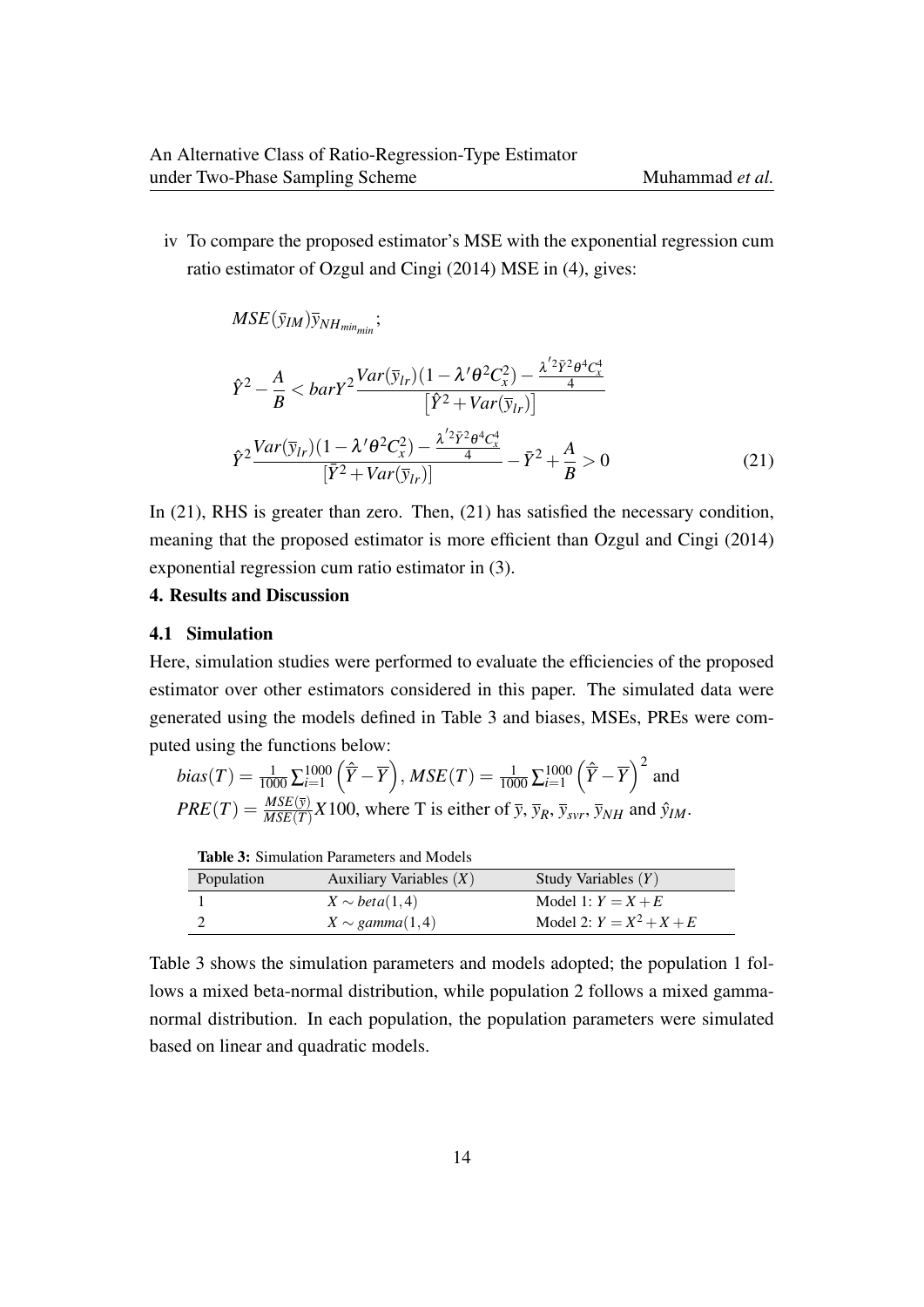| Table 4: Various estimators' bias, MSE and PRE using Population 1 |             |            |            |  |  |  |
|-------------------------------------------------------------------|-------------|------------|------------|--|--|--|
| <b>Estimators</b>                                                 | <b>Bias</b> | <b>MSE</b> | <b>PRE</b> |  |  |  |
| Models 1: $Y = X + E$                                             |             |            |            |  |  |  |
| Sample mean $(\bar{y})$                                           | 0.00849     | 0.014011   | 100        |  |  |  |
| Classical Ratio $(\bar{y}_R)$                                     | 0.00775     | 0.14079    | 99.52      |  |  |  |
| Classical Regression $(\bar{y}_{lr})$                             | 0.00926     | 0.14059    | 99.66      |  |  |  |
| Singh and Vishwakarma (2007) $(\bar{y}_{svr})$                    | 0.00808     | 0.14019    | 99.94      |  |  |  |
| Ozgul and Cingi (2014) $(\bar{y}_{NH})$                           | $-0.20717$  | 0.17811    | 78.66      |  |  |  |
| Proposed Estimator $(\hat{y}_{IM})$                               | $-0.09962$  | 0.00994    | 1409.56    |  |  |  |
|                                                                   |             |            |            |  |  |  |
| Model 2: $Y = X^2 + X + E$                                        |             |            |            |  |  |  |
| Sample mean $(\bar{y})$                                           | 0.01532     | 0.13523    | 100        |  |  |  |
| Classical Ratio $(\bar{y}_R)$                                     | 0.01543     | 0.13793    | 98.04      |  |  |  |
| Classical Regression $(\bar{y}_{lr})$                             | 0.01453     | 0.137      | 98.71      |  |  |  |
| Singh and Vishwakarma (2007) $(\bar{y}_{\text{av}})$              | 0.01533     | 0.13632    | 99.20      |  |  |  |
| Ozgul and Cingi (2014) $(\bar{y}_{NH})$                           | $-0.16534$  | 0.15851    | 85.31      |  |  |  |
| Proposed Estimator $(\hat{y}_{IM})$                               | $-0.07571$  | 0.00573    | 2360.03    |  |  |  |

Table 4 shows the various estimators' bias, mean square error and percentage relative efficiency values based on the population parameters obtained from linear and quadratic models when the underlining distribution is mixed beta-normal, namely population 1. For the linear model, it is observed that the proposed ratio-regressiontype estimator (-0.09962, 0.00994 and 1409.56) has the minimum bias and mean square error and the supreme percentage relative efficiency values, respectively, compared to the sample mean (0.00849, 0.014011 and 100); classical ratio (0.00775, 0.14079 and 99.52); classical regression (0.00926, 0.14059 and 99.66); Singh and Vishwakarma (2007) exponential ratio-type (0.00808, 0.14019 and 99.94) and Ozgul and Cingi (2014) ratio-regression-type estimator (-0.20717, 0.17811 and 78.66). Similarly, for the quadratic model, it is also observed that the proposed ratio-regressiontype estimator  $(-0.07571, 0.00573, 0.00573, 0.003)$  has the minimum bias and mean square error and the supreme percentage relative efficiency values, respectively, compared to the sample mean (0.01532, 0.13523 and 100); classical ratio (0.01543, 0.13793 and 98.04); classical regression (0.01453, 0.137 and 98.71); Singh and Vishwakarma (2007) exponential ratio-type (0.01533, 0.13632 and 99.20) and Ozgul and Cingi (2014) ratio-regression-type estimator (-0.16534, 0.15851 and 85.31).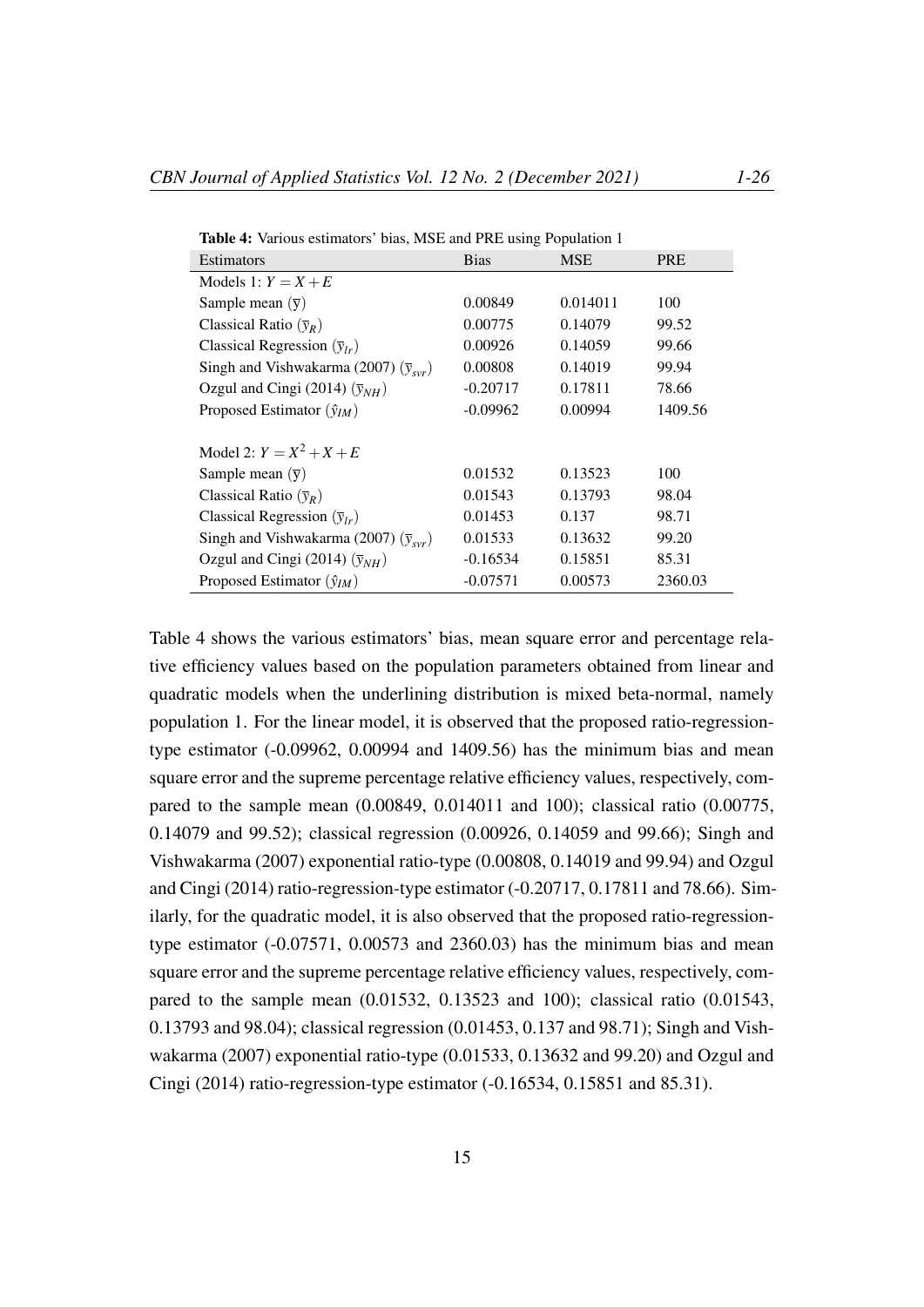| <b>Table 5:</b> Various Estimators' MSE and PRE using Population 2 |             |            |            |  |  |
|--------------------------------------------------------------------|-------------|------------|------------|--|--|
| Estimators                                                         | <b>Bias</b> | <b>MSE</b> | <b>PRE</b> |  |  |
| Model 1: $Y = X + E$                                               |             |            |            |  |  |
| Sample mean $(\bar{y})$                                            | $-0.00129$  | 0.14824    | 100        |  |  |
| Classical Ratio $(\bar{y}_R)$                                      | $-0.00342$  | 0.15007    | 98.78      |  |  |
| Classical Regression $(y_{lr})$                                    | $1e-04$     | 0.14771    | 100.36     |  |  |
| Singh and Vishwakarma<br>(2007)                                    | $-0.00244$  | 0.14873    | 99.67      |  |  |
| $(\bar{y}_{svr})$                                                  |             |            |            |  |  |
| Ozgul and Cingi (2014) $(\bar{y}_{NH})$                            | $-0.30886$  | 0.23737    | 62.45      |  |  |
| Proposed Estimator $(\hat{y}_{IM})$                                | $-0.15403$  | 0.02375    | 624.17     |  |  |
|                                                                    |             |            |            |  |  |
| Model 2: $Y = X^2 + X + E$                                         |             |            |            |  |  |
| Sample mean $(\bar{y})$                                            | 0.01123     | 0.15975    | 100        |  |  |
| Classical Ratio $(\bar{y}_R)$                                      | 0.00931     | 0.16072    | 99.40      |  |  |
| Classical Regression $(\bar{y}_{lr})$                              | 0.01255     | 0.15802    | 101.09     |  |  |
| Singh and Vishwakarma<br>(2007)                                    | 0.01006     | 0.15971    | 100.03     |  |  |
| $(\bar{y}_{svr})$                                                  |             |            |            |  |  |
| Ozgul and Cingi (2014) $(\bar{y}_{NH})$                            | $-0.71299$  | 0.6604     | 24.19      |  |  |
| Proposed Estimator $(\hat{y}_{IM})$                                | $-0.34176$  | 0.117      | 136.54     |  |  |

Table 5: Various Estimators' MSE and PRE using Population 2

Table 5 shows the various estimators' biases, MSEs and PREs values based on the population parameters obtained from linear and quadratic models when the underlining distribution is mixed gamma-normal, namely population 2. For the linear model, it is observed that the proposed ratio-regression-type estimator (-0.15403, 0.02375 and 624.17) has the minimum bias and MSE and the supreme PRE values, respectively, compared to the sample mean (-0.00129, 0.14824 and 100); classical ratio (-0.00342, 0.15007 and 98.78); classical regression (1e-04, 0.14771 and 100.36); Singh and Vishwakarma (2007) exponential ratio-type (-0.00244, 0.14873 and 99.67) and Ozgul and Cingi (2014) ratio-regression-type estimator -0.30886, 0.23737 and 62.45). Similarly, for the quadratic model, it is also observed that the proposed ratio-regression-type estimator (-0.34176, 0.117 and 136.54) has the minimum bias and MSE and the supreme PRE values, respectively, compared to the sample mean (0.01123, 0.15975 and 100); classical ratio (0.00931, 0.16072 and 94.40); classical regression (0.01255, 0.58021 and 101.09); Singh and Vishwakarma (2007) exponential ratio-type (0.01006, 0.15971 and 100.03) and Ozgul and Cingi (2014) ratio-regression-type estimator (-0.71299, 0.6604 and 24.19). Therefore, based on the criteria of MSE and PRE, the proposed ratio-regression-type estimator performed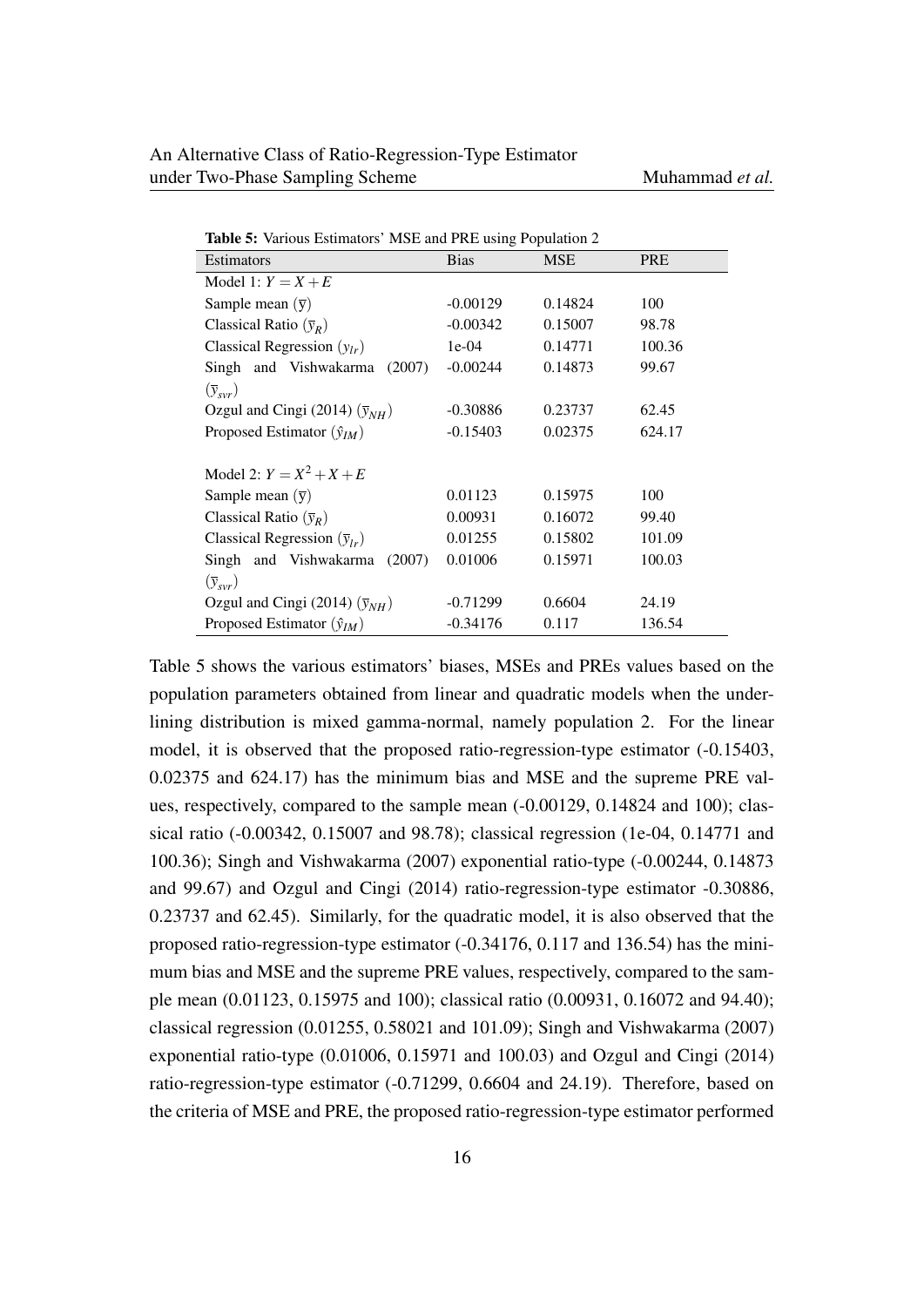better and is more efficient than the existing estimators considered. Thus, the proposed ratio-regression-type estimator in this study possesses the properties of handling the assumptions of both classical ratio and classical regression estimators.

# 4.2 Empirical Results

**Table 6:** Various estimators' MSE and PRE values with regard to  $\overline{y}$ 

| <b>Estimators</b>                                     | Population I |            | Population II |            |
|-------------------------------------------------------|--------------|------------|---------------|------------|
|                                                       | <b>MSE</b>   | <b>PRE</b> | <b>MSE</b>    | <b>PRE</b> |
| Sample mean $(\bar{y})$                               | 2205.636     | 100        | 159654.6      | 100        |
| Classical Ratio $(\bar{y}_R)$                         | 944.1017     | 233.6227   | 680788.5      | 23.45142   |
| Classical Regression $(\bar{y}_{lr})$                 | 921.6096     | 239.3243   | 119377.5      | 133.7393   |
| Singh and Vishwakarma (2007) $(\bar{y}_{\text{vvr}})$ | 1163.268     | 189.6069   | 194613        | 82.03697   |
| Ozgul and Cingi (2014) $(\bar{y}_{NH})$               | 1142.667     | 193.0253   | 191126.3      | 83.53356   |
| Proposed Estimator $(\hat{y}_{IM})$                   | 914.667      | 241.1409   | 1651.32       | 9668.302   |

An alternative ratio-regression-type estimator is developed using an auxiliary variable for estimating the finite population mean under a two-phase sampling scheme. The bias and MSE of the proposed estimator were derived and they were compared with some of the estimators in the extant literature has shown in Table 6. Theoretical proofs and numerical examples with five real datasets were carried out. The mean square error and percentage relative efficiency values of the proposed estimator and some existing estimators considered are presented in Table 6. Based on the results obtained from first dataset namely population I, it is observed that the proposed ratioregression-type estimator (914.667 and 241.1409) has the minimum mean square error and the supreme percentage relative efficiency values, respectively, compared to the sample mean (2205.636 and 100); classical ratio (944.1017 and 233.6227); classical regression (921.6096 and 239.3243); Singh and Vishwakarma (2007) exponential ratio-type (1163.268 and 189.6069) and Ozgul and Cingi (2014) ratio-regressiontype estimator (1142.667 and 193.0253). Also based on the results obtained from second dataset namely population II, it is observed that the proposed ratio-regressiontype estimator (1651.32 and 9668.302) has the minimum mean square error and the supreme percentage relative efficiency values, respectively, compared to the sample mean (159654.6 and 100); classical ratio (680788.5 and 23.45142); classical regression (119377.5 and 133.7393); Singh and Vishwakarma (2007) exponential ratio-type (194613 and 82.03697) and Ozgul and Cingi (2014) ratio-regression-type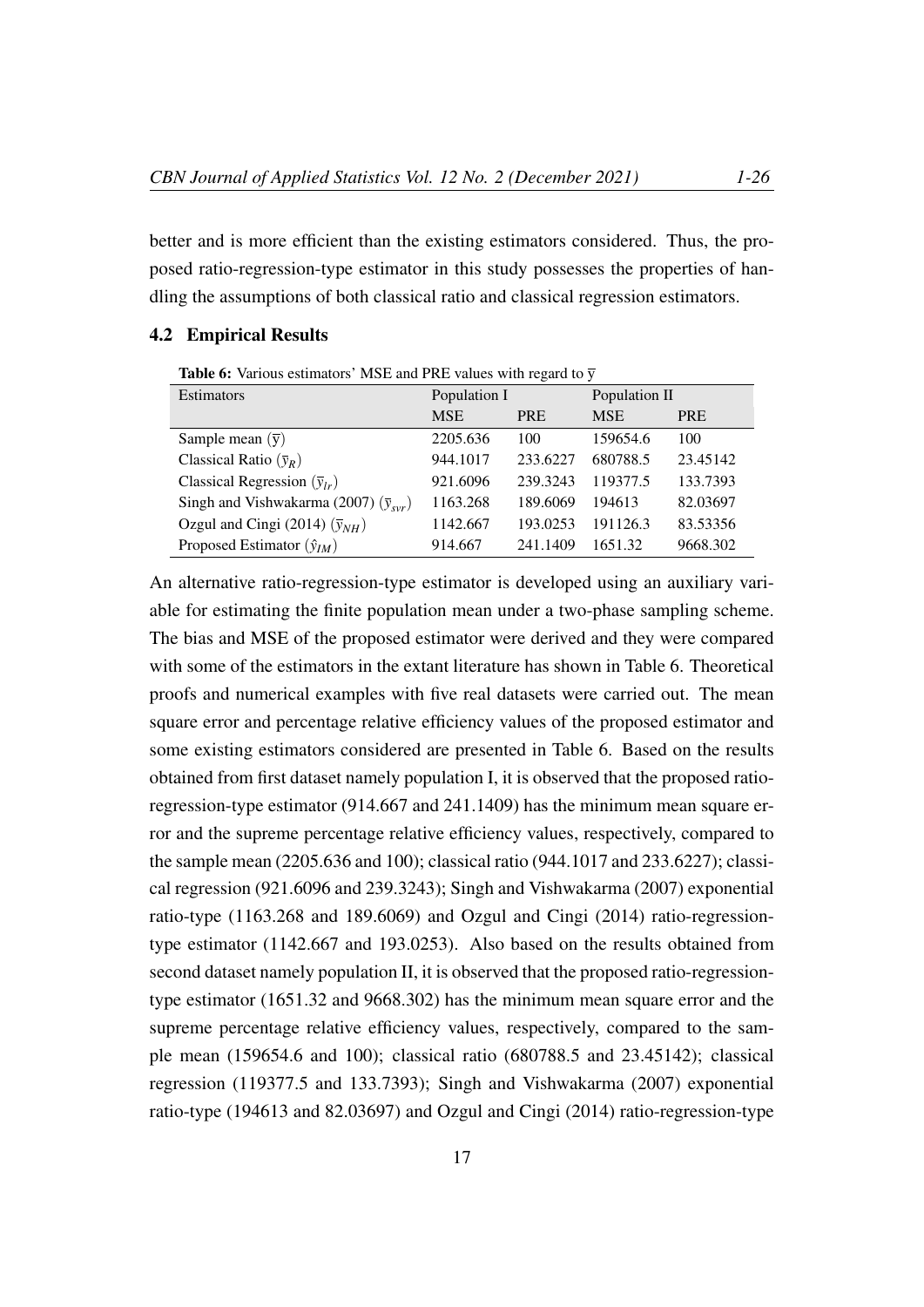estimator (191126.3 and 83.53356). Therefore, based on the criteria of mean square error and percentage relative efficiency, the proposed ratio-regression-type estimator performs better and is more efficient than the existing estimators considered. Thus, the proposed ratio-regression-type estimator in this study possesses the properties of handling the assumptions of both classical ratio and classical regression estimators.

| <b>Estimators</b>                              | Population III |            | Population IV |            |
|------------------------------------------------|----------------|------------|---------------|------------|
|                                                | <b>MSE</b>     | <b>PRE</b> | <b>MSE</b>    | <b>PRE</b> |
| Sample mean $(\bar{y})$                        | 54993.75       | 100        | 12.62215      | 100        |
| Classical Ratio $(\bar{y}_R)$                  | 29536.17       | 186.1912   | 16.88635      | 74.74765   |
| Classical Regression $(\bar{y}_{lr})$          | 29521.36       | 186.2846   | 5.16628       | 244.318    |
| Singh and Vishwakarma (2007) $(\bar{y}_{svr})$ | 35586.14       | 154.537    | 5.286313      | 238.7704   |
| Ozgul and Cingi (2014) $(\bar{y}_{NH})$        | 30361.55       | 181.1296   | 5.11836       | 246.6054   |
| Proposed Estimator $(\hat{y}_{IM})$            | 24711.69       | 22.5414    | 5.091813      | 247.8911   |

**Table 7:** Various estimators' MSE and PRE values with regard to  $\overline{v}$ 

In Table 7, the mean square error and percentage relative efficiency values of the proposed estimator and some existing estimators considered are presented. Based on the results obtained from third dataset namely population III, it is observed that the proposed ratio-regression-type estimator (24711.69and 22.5414) has the minimum mean square error and the supreme percentage relative efficiency values, respectively, compared to the sample mean (54993.75 and 100); classical ratio (29536.17 and 186.1912); classical regression (29521.36 and 186.2846); Singh and Vishwakarma (2007) exponential ratio-type (35586.14 and 154.537) and Ozgul and Cingi (2014) ratio-regression-type estimator (30361.55 and 181.1296). Also based on the results obtained from fourth dataset namely population IV, it is observed that the proposed ratio-regression-type estimator (5.091813 and 247.8911) has the minimum mean square error and the supreme percentage relative efficiency values, respectively, compared to the sample mean (12.62215 and 100); classical ratio (16.88635 and 74.74765); classical regression (5.16628 and 244.318); Singh and Vishwakarma (2007) exponential ratio-type (5.286313 and 238.7704) and Ozgul and Cingi (2014) ratio-regression-type estimator (5.11836 and 246.6054). Therefore, based on the criteria of mean square error and percentage relative efficiency, the proposed ratioregression-type estimator performs better and is more efficient than the existing estimators considered.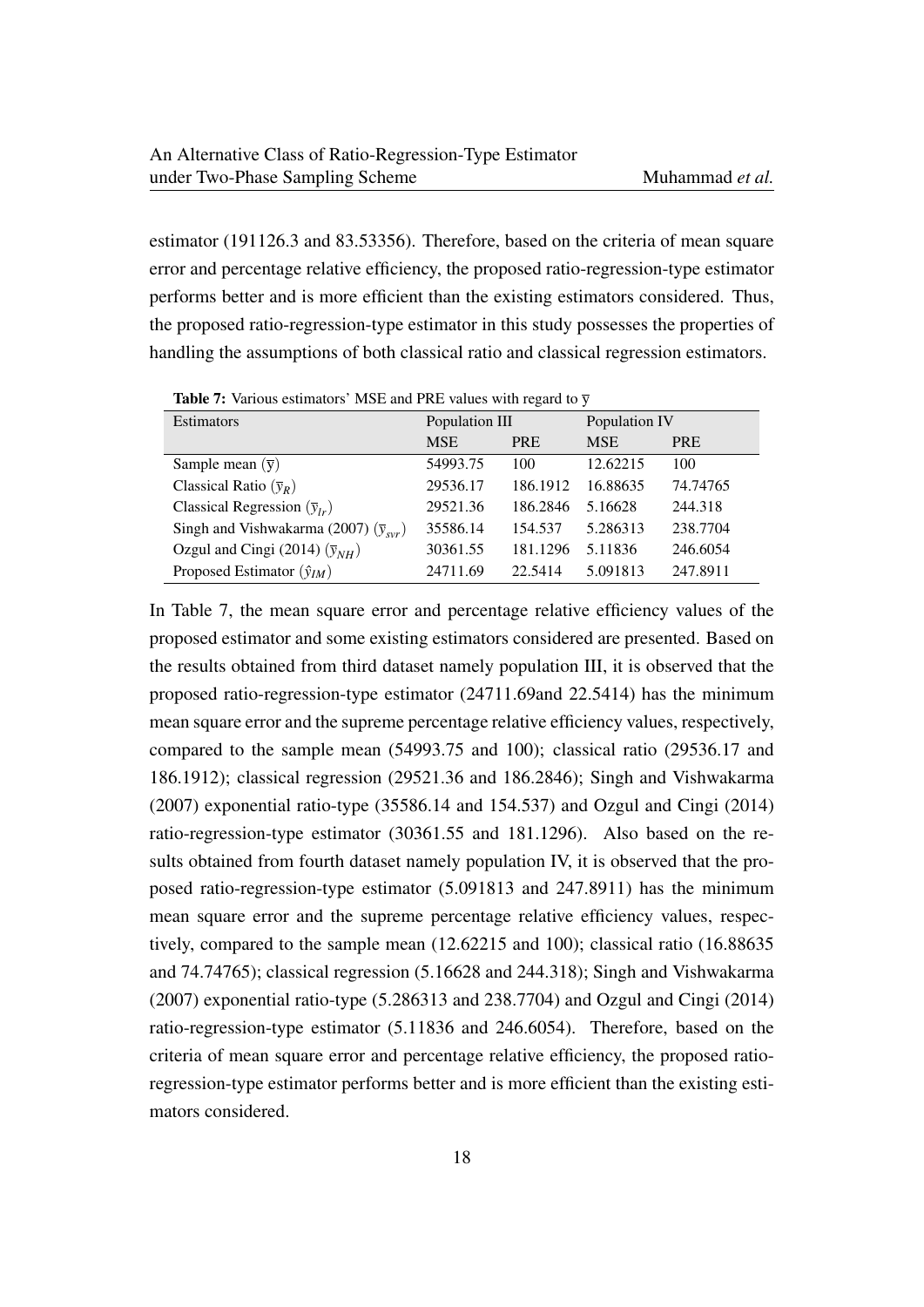### 5. Conclusion and Policy Recommendations

# 5.1 Conclusion

An alternative ratio-regression estimator for estimating finite population mean in two-phase sampling is proposed in this paper. Expressions for bias and MSE of the estimator are derived up to first degree of approximation. The theoretical efficiency conditions in which the proposed estimator is more efficient than some of the current estimators have been presented. The proposed estimator is thus empirically compared with some existing estimators using real datasets and simulation study. Evidence from the study revealed that the proposed estimator performs better than the existing estimators considered when compared using bias, MSE and PRE, respectively.

### 5.2 Policy Recommendations

Based on our findings, the proposed estimator, can be used to estimate averages of some economic variables such as inflation, exchange rate, and standard of living for policy formulation.

Furthermore, for future work, one may modify the proposed estimator by incorporating two or more auxiliary variables to gain more efficiency in estimation process, since adopting auxiliary variable always increases the efficiency of estimators.

### References

- Ahmad, Z. (2008). Generalized multivariate ratio and regression estimators for multi-phase sampling. Doctoral Thesis, National College of Business Administration and Economics, Lahore, Pakistan.
- Audu, A., Ishaq, O. O., Zakari, Y., Daniel, D. W., Muili, J. O., & Ndatsu, A. M. (2020). Regression-cum-exponential ratio imputation class of estimators of population mean in the presence of non-response. *Journal of Pure and Applied Sciences, 20,* 58-63.
- Audu, A., Ishaq, O. O., Muili, J. O., Zakari, Y., Ndatsu, A. M., &Muhammed, S. (2020). On the efficiency of imputation estimators usingauxiliary attribute. *Continental Journal of Applied Sciences, 15*(1), 1-13.
- Audu, A., Danbaba, A., Abubakar, A., Ishaq, O. O., & Zakari, Y. (2020). On the efficiency of calibration ratio estimators of population mean in stratified random sampling. Conference Proceedings of Royal Statistical Society Nigeria Local Group. 247-261.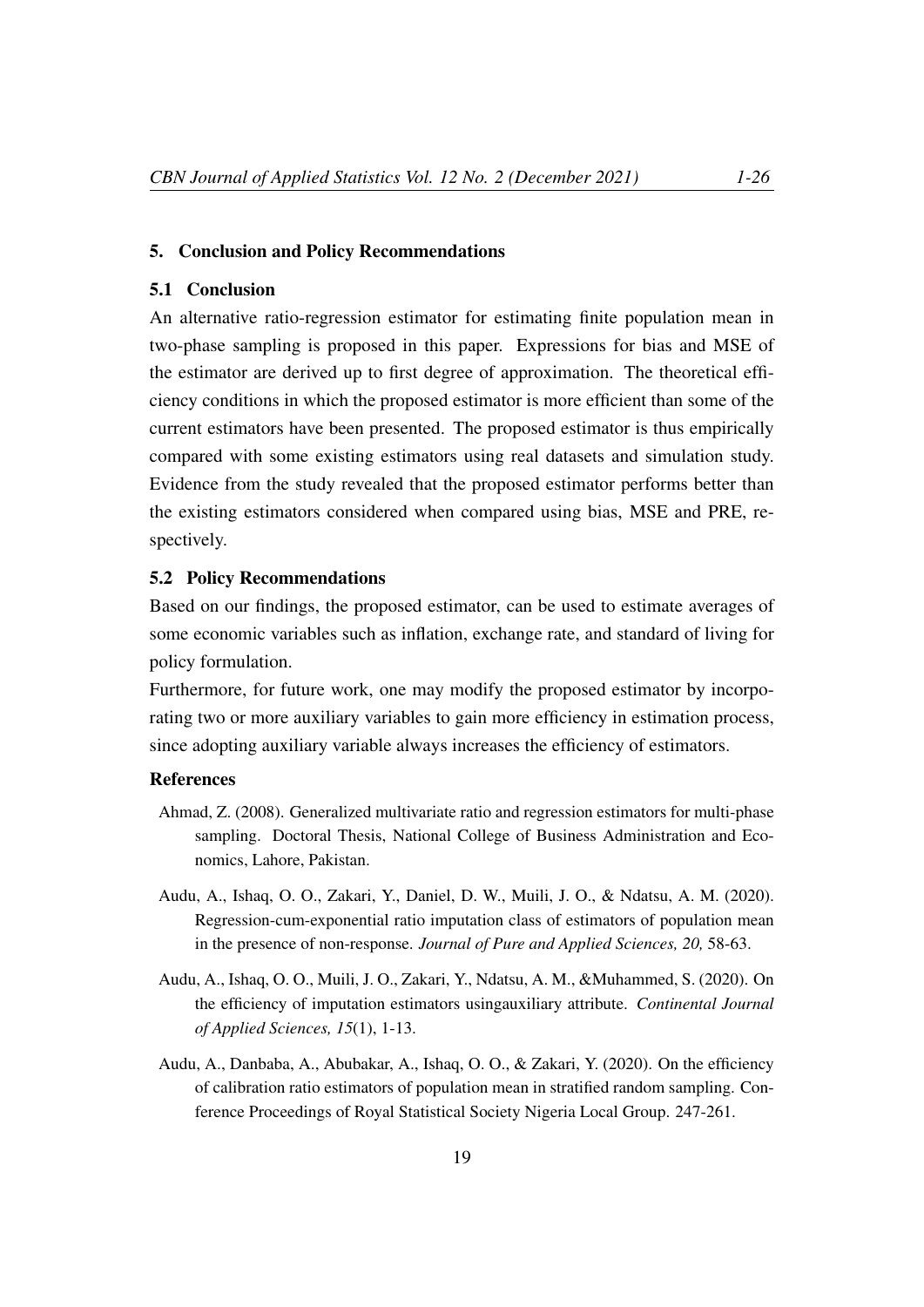- Bahl, S., & Tuteja, R. K. (1991). Ratio and product exponential estimators. *Journal of Information and Optimization Sciences*, *12*(1), 159-164.
- Bandyopadhyay, S. (1980). Improved ratio and product estimators. *Austrian Journal of Statistics. 36*(3), 217–225.
- Bedi, P. K. (1996). Efficient utilization of auxiliary information at estimation stage. *Biometrical Journal, 38*(8), 973-976.
- Grover, L. K., & Kaur, P. (2011). An improved estimator of the finite population mean in simple random sampling. *Model Assisted Statistics and Applications, 6*(1), 47-55.
- Gupta, P. C. (1978). On some quadratic and higher degree ratio and product estimators. *Journal of India on Social and Agricultural Statistics, 30*(2), 71-80.
- Hanif, M., Shahbaz, M. Q., & Ahmad, Z. (2010). Some improved estimators in multiphase sampling. *Pakistan Journal of Statistics, 26*(1), 195-202.
- Hamad, N., Hanif, M., & Haider, N. (2013). A regression type estimator with two auxiliary variables for two-phase sampling. *Open Journal of Statistics, 3*(2), 74–81.
- Kadilar, C., & Cingi, H. (2006). An improvement in estimating the population mean by using the correlation coefficient. *Hacettepe Journal of Mathematics and Statistics, 35*(1), 103-109.
- Kiregyera, B. (1980). A chain ratio-type estimator in finite population double sampling using two auxiliary variables. *Metrika, 27*(1), 217–223.
- Kiregyera, B. (1984). Regression-type estimator using two auxiliary variables and model of double sampling from finite populations. *Metrika, 31*(1), 215–216.
- Malik, S., & Singh, R. (2015). Estimation of population mean using information on auxiliary attribute in two-phase sampling. *Applied Mathematics and Computation, 261,* 114–118.
- Misra, P. (2018). Regression type double sampling estimator of population mean using auxiliary information. *Journal of Reliability and Statistical Studies*, *11*(1), 21–28.
- Muili, J. O., Zakari, Y., & Audu, A. (2019). Modified class of estimator of finite population variance. *FUDMA Journal of Sciences, 3*(4), 67-78.
- Murthy, M. N. (1964). Product method of estimation. *Sankhyā: The Indian Journal of Statistics, Series A, 26*(1), 69-74.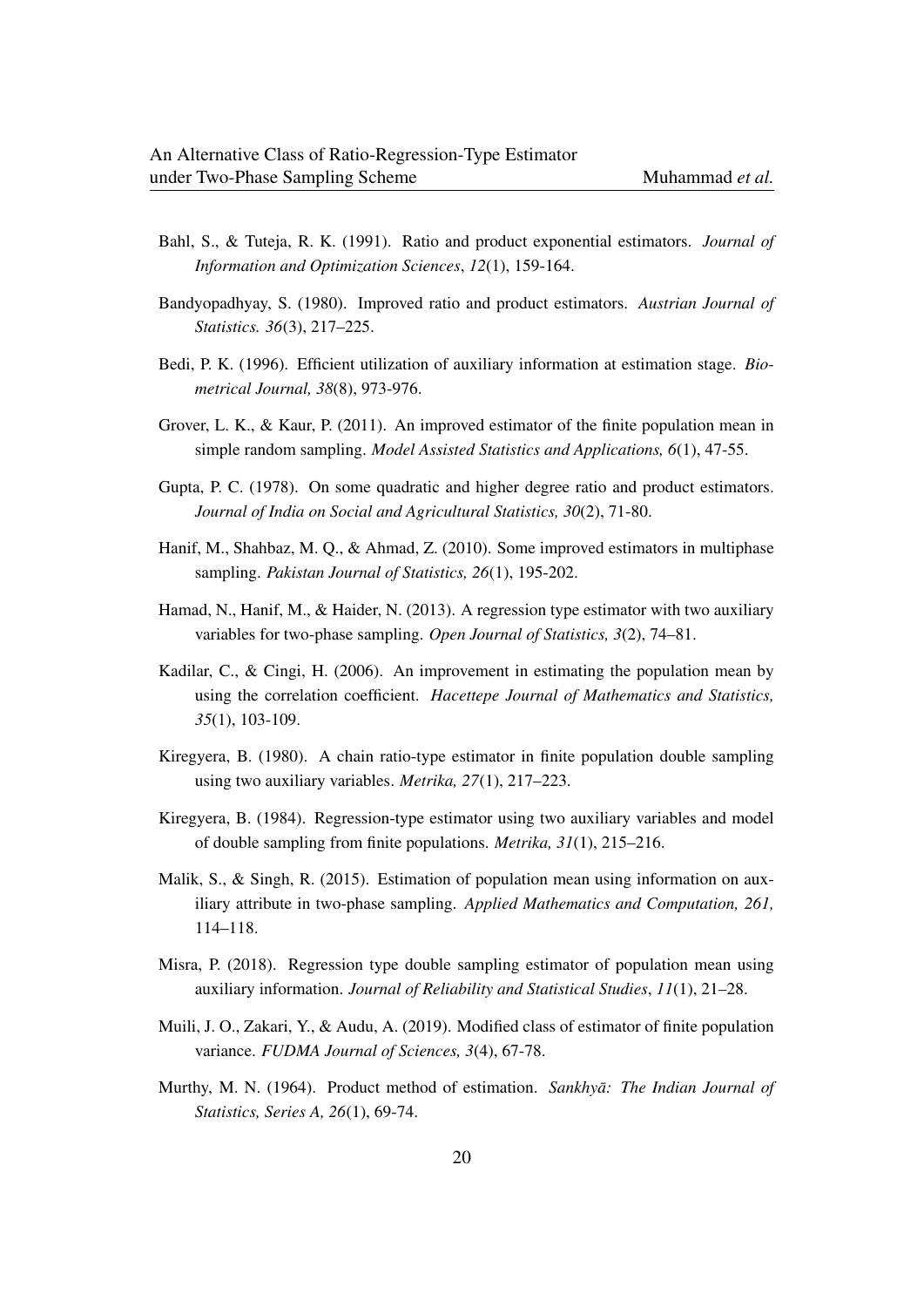- Neyman, J. (1938). Contribution to the theory of sampling human populations. *Journal of the American Statistical Association, 33*(201), 101-116.
- Ozgul, N., & Cingi, H. (2014). A new class of exponential regression cum ratio estimator in two-phase sampling. *Hacettepe Journal of Mathematics and Statistics, 43*(1), 131- 140.
- Rao, J. N. K. (1973). On double sampling for stratification and analytical surveys. *Biometrika, 60*(1), 125–133.
- Rao, T. J. (1991). On certain methods of improving ratio and regression estimator. *Communication in statistics - Theory and Methods, 20*(10), 3325-3340.
- Reddy, V. N. (1973). On ratio and product method of estimation. *Sankhya: The Indian Journal of Statistics, Series B, 35*(3), 307-316.
- Riaz, N., Noo-ul-Amin, M., & Hanif, M. (2014). Regression-cum-exponential ratio type estimators for the population mean. Middle-East. *Journal of Scientific Research*, *19*(12), 1716-1721.
- Robson, D. S. (1957). Application of multivariate polykays to the theory of unbiased ratiotype estimation. *Journal of the American Statistical Association, 52*(280), 511-522.
- Sahai, A. (1979). An efficient variant of the product and ratio estimators. *Statistica Neerlandica*, *33*(1), 27-35.
- Sahoo, J., & Sahoo, L. N. (1993). A class of estimators in two-phase sampling using two auxiliary variables. *Journal of the Indian Statistical Association, 31,* 107–114.
- Sahoo, J., Sahoo, L. N., & Mohanty, S. (1993). A regression approach to estimation in two-phase sampling using two auxiliary variables. *Current Science*, *65*(1), 73–75.
- Sahoo, J., Sahoo, L. N., & Mohanty, S. (1994). An alternative approach to estimation in two-phase sampling using two auxiliary variables. *Biometrical Journal, 36*(3), 293– 298.
- Samiuddin, M., & Hanif, M. (2007). Estimation of population mean in single and two phase sampling with or without additional information. *Pakistan Journal of Statistics*, *23*(2), 99-118.
- Sanaullah, A., Ali, H. A., Amin, M. N., & Hanif, M. (2014). Generalized exponential chain ratio estimators under stratified two-phase random sampling. *Applied Mathematics and Computation, 226,* 541–547.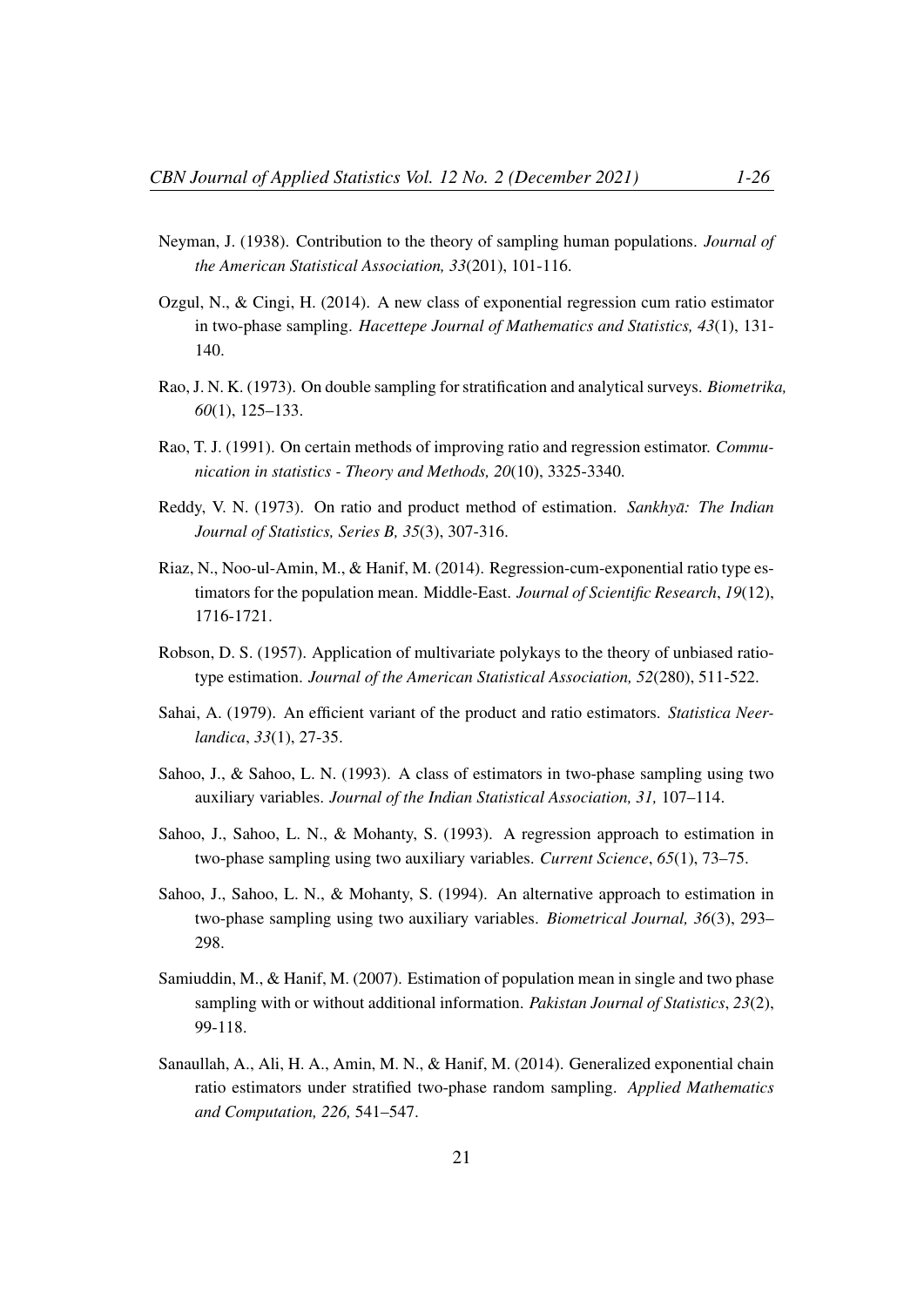- Shabbir, J., & Gupta, S. (2010). A new difference-cum-exponential type estimator of finite population mean in simple random sampling. *Colombian Journal of Statistics, 37*(1), 199-211.
- Shabbir, J., & Gupta, S. (2017). On generalized exponential chain ratio estimators under stratified two-phase random sampling. *Communications in Statistics - Theory and Methods*, *46*(6), 2910–2920.
- Singh, M. P. (1965). On the estimation of ratio and product of population parameters. *Sankhya: The Indian journal of Statistics, Series B*, 27(3/4), 321-328.
- Singh, R., Chauhan, P., & Sawan, N. (2011). Improvement in estimating population mean using two auxiliary variables in two-phase sampling. *Italian Journal of Pure and Applied Mathematics, 28,* 135–142.
- Singh, B. K., & Choudhury, S. (2012). Dual to product estimator for estimating population mean in double sampling. *International Journal of Statistics and Systems, 7*(1), 31–39.
- Singh, H.P., Tailor, R., Singh, S., & Kim, J.M (2008). A modified estimator of population mean using power of transformation. *Statistical Papers, 49*(1), 37-58.
- Singh, H. P., & Ruiz-Espejo, M. (2003). On linear regression and ratio-product estimation of a finite population mean. *The Statistician, 52*(1), 59-67.
- Singh, G. N., & Upadhyaya, L. N. (1995). A class of modified chain type estimators using two auxiliary variables in two-phase sampling. *Metron, 53* (3–4), 117–25.
- Singh, H. P., & Vishwakarma, G. K. (2007). Modified exponential ratio and product estimators for finite population mean in two phase sampling. *Austrian Journal of Statistics, 36*(3), 217-225.
- Srivastava, S. K. (1980). A class of estimator using auxiliary information in sample surveys. *Canadian Journal of Statistics, 8*(2), 253-254.
- Srivastava, S. K. (1981). A generalized two-phase sampling estimator. *Journal of Indian Society of Agricultural Statistics*, *33*(1), 37-46.
- Srivenkataramana, T. (1980). A dual to ratio estimator in sample surveys. *Biometrika*, *67*(1), 199-204.
- Sukhatme, B. V. (1962). Some ratio-type estimators in two-phase sampling. *Journal of the American Statistical Association*, *57*(299), 628–632.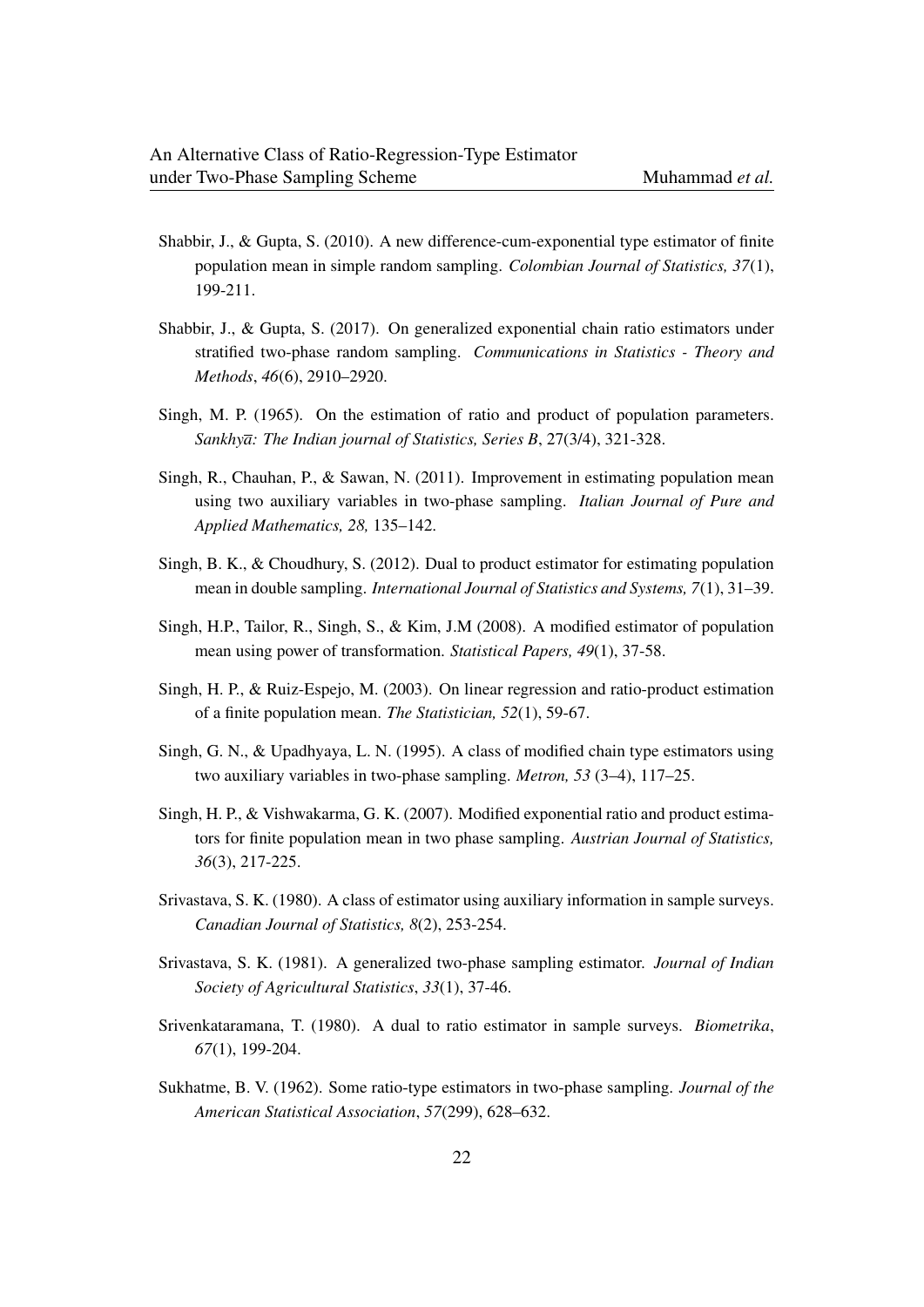- Upadhyaya, L. N., & Singh, H. P. (1999). Use of transformed auxiliary variable in estimating the finite population mean. *Biometrical Journal*, *41*(5), 627-636.
- Walsh, J. E. (1970). Generalization of ratio estimates for population total. *Sankhya: The India Journal of Statistics, Series A*, *32*(1), 99-106.
- Yadav, S. K., Gupta, S., Mishra, S. S., & Shukla, A. K. (2016). Modified ratio and product estimators for estimating population mean in two-phase sampling. *American Journal of Operational Research, 6*(3), 61–82.
- Yahaya, A., & Kabir, U. A. (2017). A modified ratio-product estimator of population mean in the presence of median and coefficient of variation of the auxiliary variable in stratified random sampling. *Bayero Journal of Pure and Applied Sciences, 10*(1), 6 – 17.
- Zakari, Y., Muhammad, I., & Sani, N. M. (2020). Alternative ratio-product type estimator in simple random sampling. *Communication in Physical Sciences, 5*(4), 418-426.
- Zakari, Y., Muili, J. O., Tela, M. N., Danchadi, N. S., & Audu, A. (2020). Use of unknown weight to enhance ratio-type estimator in simple random sampling. *Lapai Journal of Applied and Natural Sciences, 5*(1), 74-81.

# APPENDIX

### R-CODES FOR SIMULATION STUDY

```
$Models for response variables
s y=x+e
y=x\wedge 2+x+e$Models for predictors
\frac{\text{S x} - \text{beta}(1000, 1.4)}{2}\frac{\sqrt{2}}{3} x - gamma(1000, 1,4)
library(MASS)
x=rbeta(1000,1,4)
e=rnorm(1000,0,4)
w=0.1v1=x\wedge2+x+eyx = as.matrix(cbind(y1,x))n=100n1 = 200
```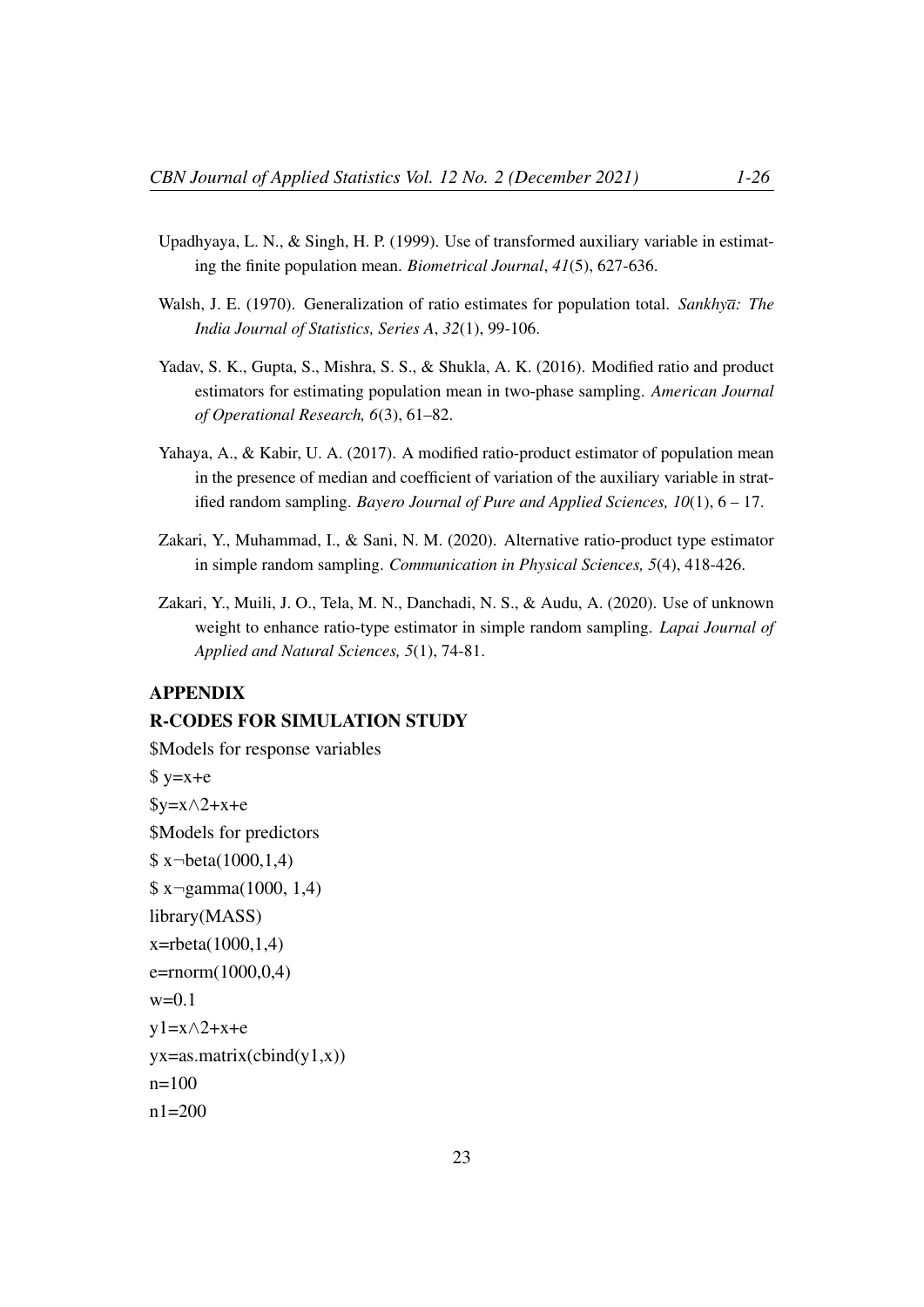```
N=1000l=1/n-1/N11=1/n1-1/NCx=sd(x)/mean(x)Cy=sd(y1)/mean(y1)rho = cor(x,y1)Yb=mean(y1)Xb=mean(x)R=Yb/Xb
a=1b=0tt=a*Xb/(2*(a*Xb+b))k1=1-(2-l1*tt\wedge2*Cx\wedge2)/(1+(l-l1*rho))
k2=R*(tt-1+(2-l1*tt∧2*Cx∧2)*(2*tt-rho*Cy*Cx)/(1+(l-l1*rho)))
m1=(1+23*(l-l1)*Cx∧2/8-(4*l-3*l1)*rho*Cy*Cx/2)
m2=1+l*Cy∧2+(l-l1)*Cx∧2/8-(l-9*l1)*rho*Cy*Cx-(l*rho*Cy)∧2/(l-l1)
p1=m1/m2p2=R*(0.5-p1*(2-1*rho*Cy/((1-11)*Cx))bt0=NA; bt1=NA; bt2=NA; bt3=NA; bt4=NA; bt5=NA;
mt0=NA; mt1=NA; mt2=NA; mt3=NA; mt4=NA; mt5=NA;
for(i in 1:1000){
smp1=c(sample(1:1000,n1,replace=F))
smp2=c(sample(1:200,n,replace=F))
mar1=yx[smp1,]
mar2=mar1[smp2,]
yy=mar2[,1];xx=mar2[,2];xx1=mar1[,2];
yb=mean(yy);xb=mean(xx);xb1=mean(xx1);zb=a*xb+b;zb1=a*xb1+b;rho1 = cor(xx,yy);
sy=sd(yy)sx=sd(xx)brg=rho1*sy/sx;
```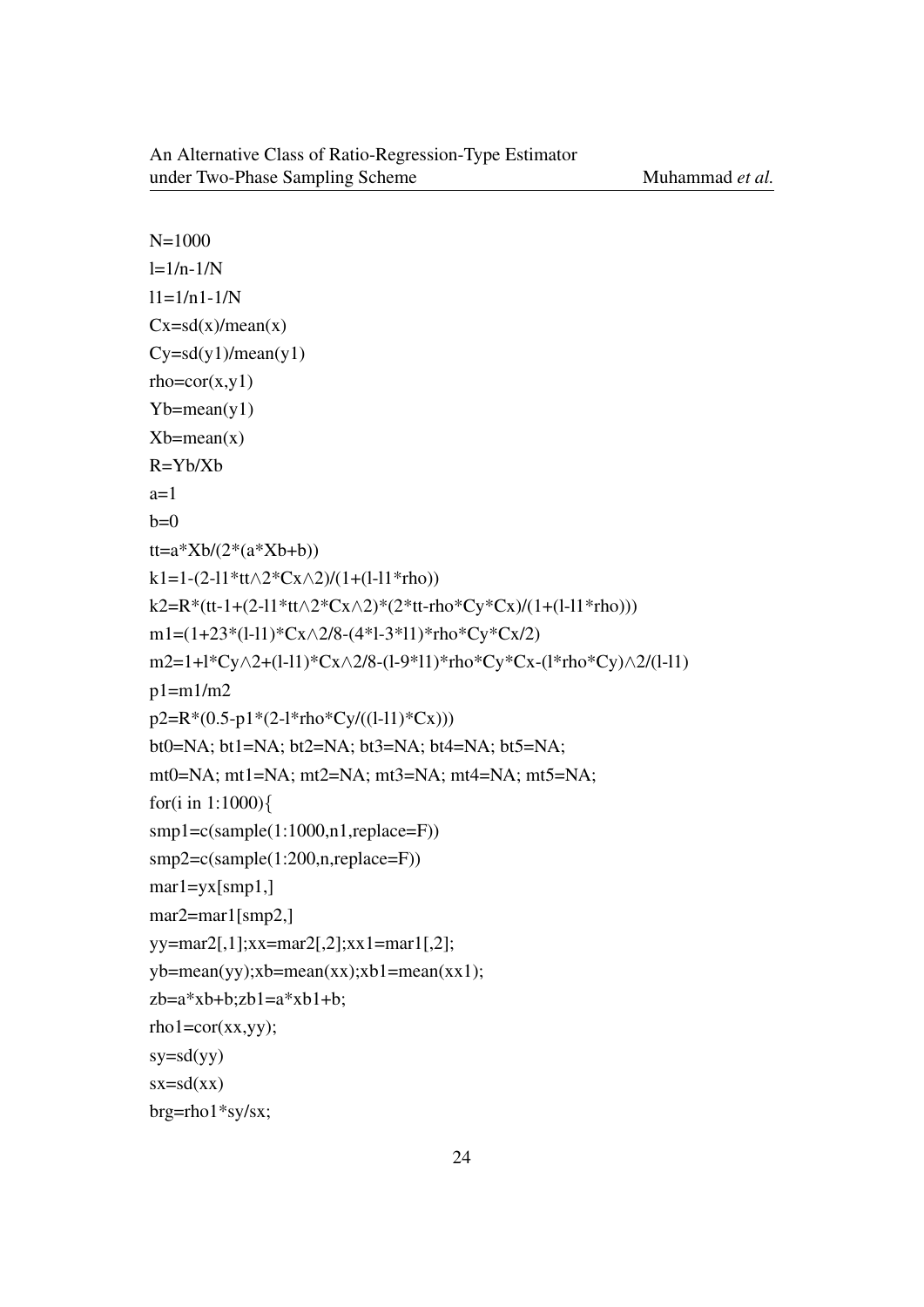```
bt0[i]=yb-Yb;bt1[i]=yb*xb1/xb-Yb;
bt2[i]=yb+brg*(xb1-xb)-Yb;bt3[i]=yb*exp((xb1-xb)/(xb1+xb))-Yb;
bt4[i]=(k1*yb+k2*(xb1-xb))*exp((zb1-zb)/(zb1+zb))-Yb;
bt5[i]=(p1*yb*xb1/xb+p2*(xb1-xb))*exp((xb1-xb)/(xb1+xb))-Yb;
mt0[i]=(yb-Yb)\wedge2;
mt1[i]=(yb*xb1/xb-Yb)\wedge2;
mt2[i]=(yb+brg*(xb1-xb)-Yb)\wedge2;
mt3[i]=(yb*exp((xb1-xb)/(xb1+xb))-Yb)\land2;
mt4[i]=((k1*yb+k2*(xb1-xb))*exp((zb1-zb)/(zb1+zb))-Yb)\wedge2;
mt5[i]=((p1*yb*xb1/xb+p2*(xb1-xb))*exp((xb1-xb)/(xb1+xb))-Yb)\land2;
}
bb0 = round(mean(bt0), 5)bb1=round(mean(bt1),5)
bb2=round(mean(bt2),5)
bb3=round(mean(bt3),5)
bb4=round(mean(bt4),5)
bb5=round(mean(bt5),5)
mm0=round(mean(mt0),5)mm1=round(mean(mt1),5)
mm2=round(mean(mt2),5)
mm3=round(mean(mt3),5)mm4=round(mean(mt4),5)
mm5=round(mean(mt5),5)pr0=round(mm0/mm0*100,2)pr1=round(mm0/mm1*100,2)pr2=round(mm0/mm2*100,2)pr3=round(mm0/mm3*100.2)pr4=round(mm0/mm4*100,2)
pr5=round(mm0/mm5*100,2)bb0;bb1;bb2;bb3;bb4;bb5;
```